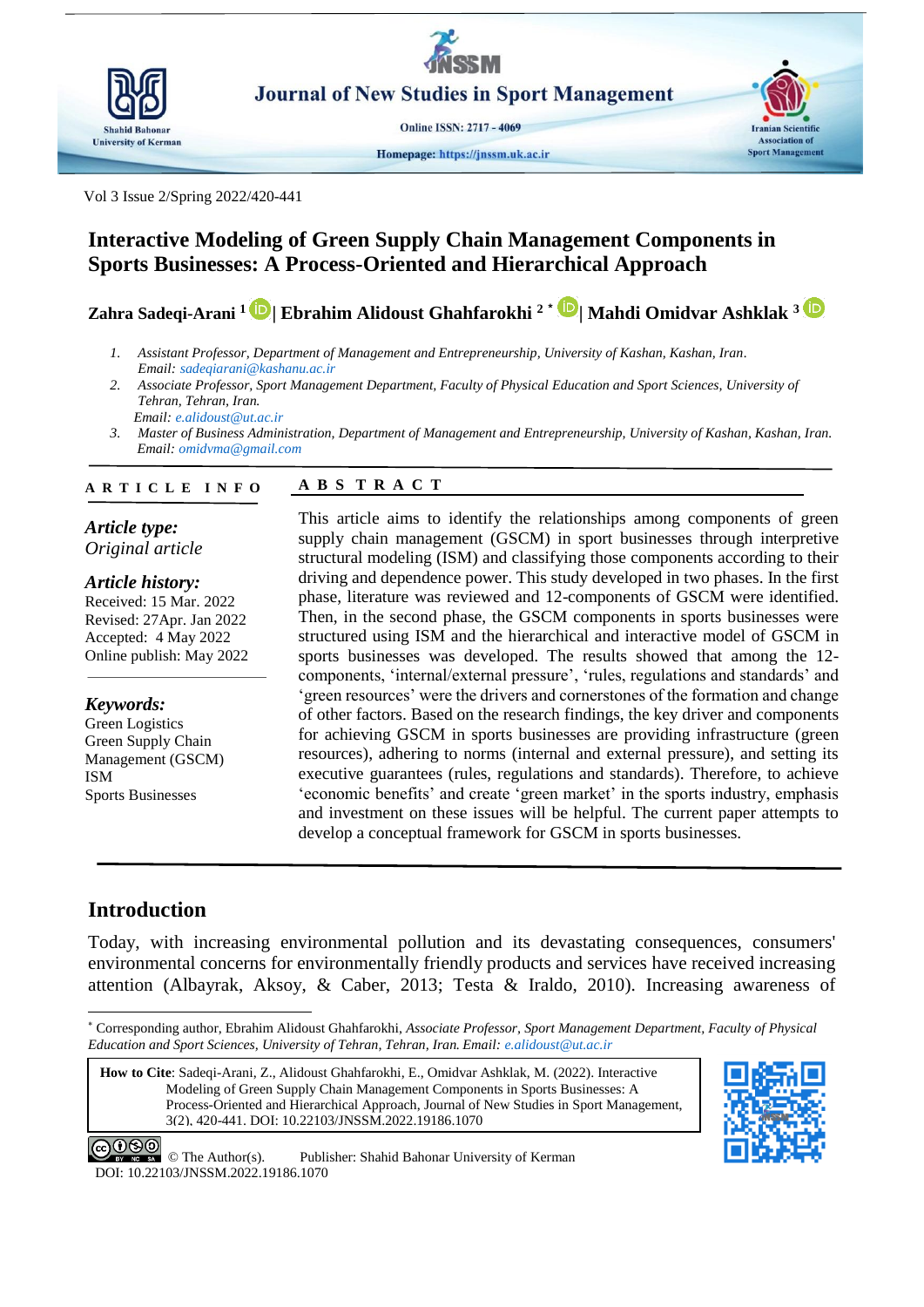environmental impacts has attracted the attention of many researchers to focus more on the study of green supply chain management in various fields and sectors [\(Jemai, Chung, & Sarkar, 2020\)](#page-20-0). Following the increase in these concerns, organizations have made changes in their environmental strategies and performance [\(Lee & Lim, 2020;](#page-20-1) [Thieme, Royne, Jha, Levy, & McEntee, 2015\)](#page-21-1), and the concept of 'green supply chain management' as an effective solution in this area [\(Malviya, Kant,](#page-20-2)  [& Gupta, 2018;](#page-20-2) [Yildiz Çankaya & Sezen, 2019\)](#page-21-2).

These organizations have gained a competitive advantage by turning to green supply chain management, improving their environmental performance by complying with environmental laws and standards, increasing customer awareness [\(Abdel-Baset, Chang, & Gamal, 2019;](#page-19-1) [Koplin,](#page-20-3)  [Seuring, & Mesterharm, 2007\)](#page-20-3).

Supply chain management is an activity with unique capabilities. It includes a specific starting and ending point that can play an influential role in reducing costs and preventing the waste of financial and human resources [\(Meyer & Torres, 2019\)](#page-20-4) and, lead to reforming the structure of energy consumption. In the traditional view, supply chain management involves guiding all members of the supply chain in an integrated and coordinated manner with the aim of improving performance to upgrade productivity and increasing the organization's profit. In this view, supply chain managers seek faster delivery of goods and services and advanced quality. But in recent years, the role of organizations in society and their responsibilities in minimizing their impact on the environment has become more critical [\(Hsu & Hu, 2008;](#page-19-2) [McWilliams, 2000\)](#page-20-5). Therefore, production with minimal waste and environmental damage became one of the serious goals of organizations, which eventually led to the formation of the concept of "green supply chain management" [\(Balon, 2019\)](#page-19-3).

The basis of the green supply chain is minimizing and preferably eliminating the adverse effects of the supply chain on the environment [\(Islam, Karia, & Mohamed Soliman, 2017\)](#page-19-4). The concept of green supply chain management is related to the management of sustainable operations and supply chains, with the aim of achieving economic, social and, environmental goals. Green supply chain management means striving for greater environmental productivity in supply chains and is one of the most critical and topics in the modern study of operations management [\(Jabbour & de Sousa Jabbour,](#page-20-6)  [2016\)](#page-20-6). Green supply chain management has benefits for companies, both individually and nationally. At the individual level, green supply chain programs offer competitive advantages such as lower costs, greener products, and better integration with suppliers[\(Khan et al., 2021;](#page-20-7) [Yang, Movahedipour,](#page-21-3)  [Zeng, Xiaoguang, & Wang, 2017;](#page-21-3) [M. Zhang, Tse, Dai, & Chan, 2017\)](#page-21-4). At the national level, the green supply chain can lead to better adaptation of suppliers to environmental issues by creating specific markets for green products [\(Dubey, Gunasekaran, & Papadopoulos, 2017;](#page-19-5) [Gamboa Bernal,](#page-19-6)  [Orjuela Castro, & Moreno Mantilla, 2020\)](#page-19-6).

At the macro level and considering the green awareness of the society, the market demand for environmentally friendly products has a significant impact on the critical decisions of organizations to implement green methods. These activities can ultimately create a sustainable strategy for the organization [\(Malviya et al., 2018;](#page-20-2) [Tseng & Chiu, 2013\)](#page-21-5). Green supply chain management helps organizations achieve more profit and maintain the market share by reducing environmental risks and increasing their environmental productivity [\(Mohamed, Mahmood, Muhamad, & Yusup, 2020\)](#page-20-8). In this approach, in addition to minimizing supply chain costs, organizations seek to meet the organization's social responsibility and improve productivity to create value and meet customer needs.

Research suggests a potential relationship between green supply chain management and improving an organization's economic performance [\(Rao & Holt, 2005;](#page-20-9) [Samar Ali, Kaur, Ersöz, Lotero, &](#page-20-10)  [Weber, 2019\)](#page-20-10). If an organization wants to improve its business performance, it requires proper and sufficient knowledge of the factors that can affect the management of the organization's green supply chain.

One of the pioneers of research in green supply chain management is the study of Sarkis & Rasheed (1995) which emphasized the importance of combining environmental issues with production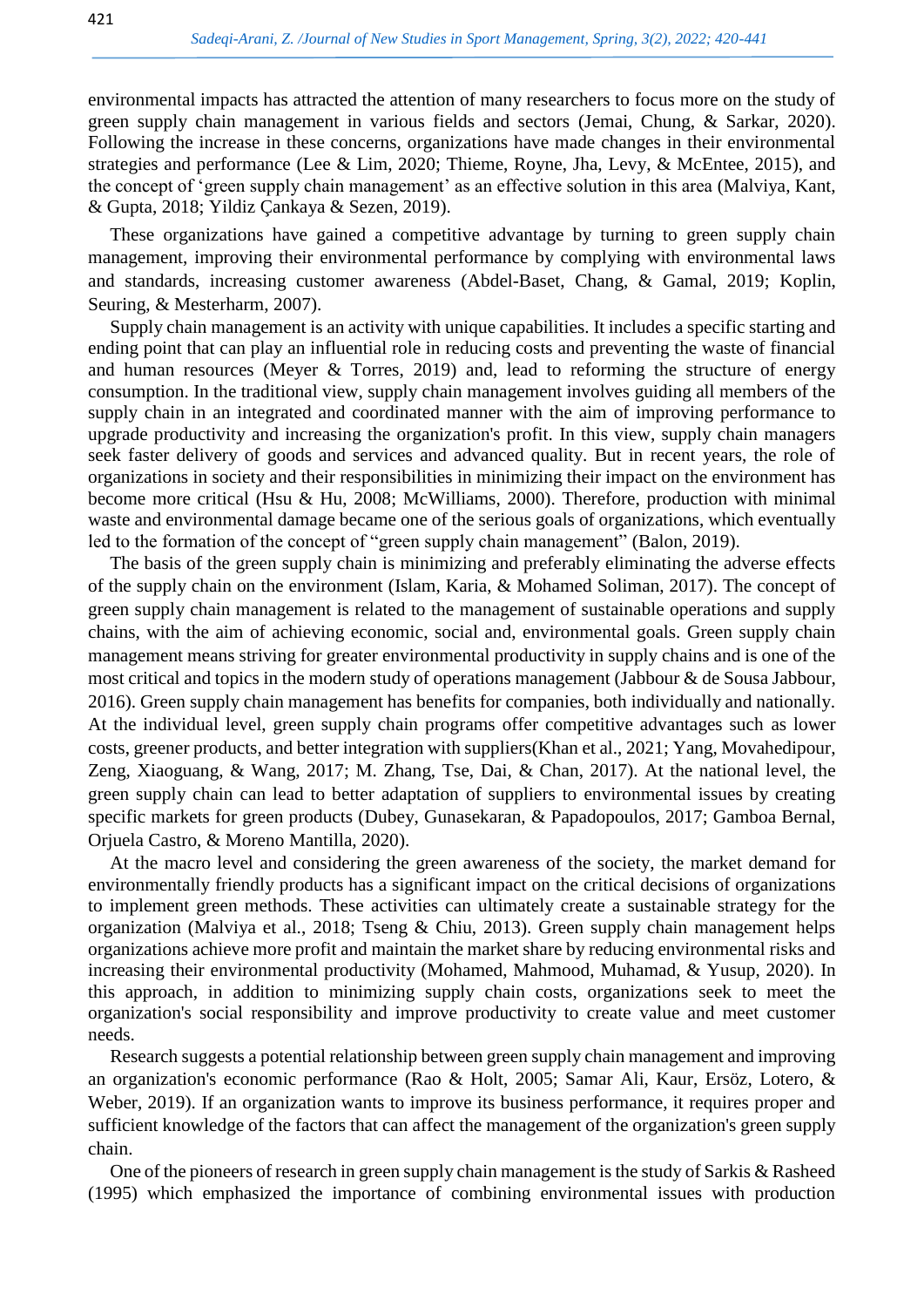management and operations management in companies [\(Sarkis & Rasheed, 1995\)](#page-21-6). According to Handfield and his colleagues (1997), green supply chain management applies environmental management principles to the entire set of activities across the whole customer order cycle, including design, procurement, manufacturing and assembly, packaging, logistics, and distribution [\(Handfield,](#page-19-7)  [Walton, Seegers, & Melnyk, 1997\)](#page-19-7). Gunasekaran and his colleagues (2001) have introduced green supply chain management as a conscious green trading method as the central philosophy of the organization to increase profits and achieve market goals by reducing the environmental impact of products and improving the environmental productivity of organizations [\(Gunasekaran, Patel, &](#page-19-8)  [Tirtiroglu, 2001\)](#page-19-8). Sarkis (2010) continued his studies in this field by proposing models of complexity and decision-making models of green supply chain management to adopt environmental business practices [\(Sarkis, Gonzalez](#page-21-7)‐Torre, & Adenso‐Diaz, 2010).

Zhu & Xu (2019) describe green supply chain management as an integrated supply chain, from green purchasing from suppliers to manufacturing, customer delivery, and reverse logistics [\(J. Zhu &](#page-21-8)  [Xu, 2019\)](#page-21-8). According to Kainuma & Tawara (2006), it covers all production processes such as purchasing raw materials, production, recycling, reuse and, reproduction [\(Kainuma & Tawara, 2006\)](#page-20-11). Srivastava (2007) considers green supply chain management includes product design, selection and sourcing, manufacturing, production of the final product to the customer, and product management after consumption and its useful life [\(Srivastava, 2007\)](#page-21-9).

Because the environmental costs can be very challenging for manufacturing organizations, macroscopically, green supply chain management can make significant progress by enabling the development and implementation of green programs and actions [\(Yildiz Çankaya & Sezen, 2019;](#page-21-2) [Q.](#page-21-10)  [Zhu, Sarkis, & Lai, 2012\)](#page-21-10).

Sports businesses will not be exempt from the change made to achieve environmental goals. Since the 1970s, the sport has assumed an ever-increasing role within the globalization of business and public events with the sport participants, capital, and labor moving around the world. Since then, sport has played a vital role in the development of businesses and public events with the participation of sporting participants, capital and labor around the world. [\(J. J. Zhang, Kim, Mastromartino, Qian,](#page-21-11)  [& Nauright, 2018\)](#page-21-11). Various studies show that the sports industry in different ways can affect the economy of societies and play a significant role in the prosperity, growth and, development of the economy[\(Huang, Mao, Kim, & Zhang, 2014;](#page-19-9) [Igel, 2017\)](#page-19-10).

Sports businesses play a critical role in the production and consumption of sports goods and services in most countries. In developed countries, the value-added of the sports industry constitutes a significant part of GDP and leads to generating income, employment, as well as recreation and entertainment[\(Holt, 2007\)](#page-19-11). 3.7% of Europe's GDP comes from sports; about 15 million persons in various industry sectors have involved in sports, and the share of sports in employment is 2.12%, which is comparable to the major industries in the union [\(SPEA, 2012\)](#page-21-12).

In recent years, it has also become common for athletes and sports enthusiasts to start sports businesses. Creating businesses generates new sources of wealth and creates new opportunities for businesses. Despite the significant size of sports businesses, research suggests that these businesses are still not performing well and effectively, which has led to more customer dissatisfaction in these businesses. Therefore, supply chain management can present as an effective indicator in improving quality and creating value for the customer in sports businesses[\(Yektayar, 2019\)](#page-21-13). Given the undeniable impact of green supply chain management on cost reduction [\(Balon, 2019;](#page-19-3) [Schmidt,](#page-21-14)  [Foerstl, & Schaltenbrand, 2017\)](#page-21-14), improving environmental performance [\(Balon, 2019;](#page-19-3) [Geng,](#page-19-12)  [Mansouri, & Aktas, 2017;](#page-19-12) [Samar Ali et al., 2019\)](#page-20-10), Quality improvement [\(Balon, 2019;](#page-19-3) [Priya, Soni,](#page-20-12)  [& Deshpande, 2014\)](#page-20-12) and ultimately customer satisfaction [\(Mudgal, Talib, & Raj, 2010;](#page-20-13) [Testa &](#page-21-0)  [Iraldo, 2010\)](#page-21-0); sports business managers must be aware of the factors affecting green supply chain management so that they can eliminate the existing shortcomings and play an influential role in the development of the sports industry as well as their business. However, under market pressures and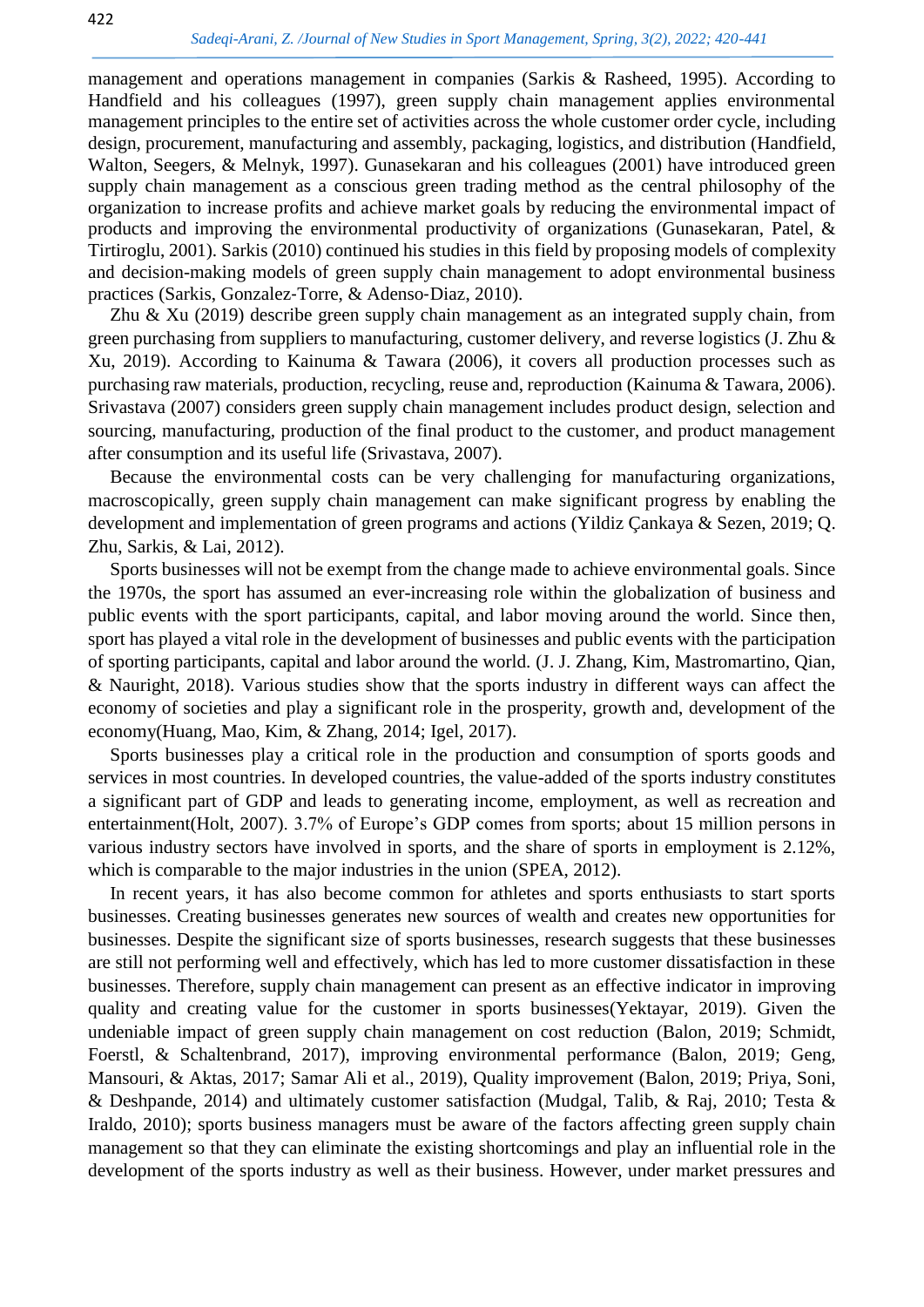proactive government policies the developing countries' firms have realized the importance of improving the environmental image.

Despite the components of green supply chain management in many businesses are same but these components are not equal importance and have a different interactive and hierarchical impact in each business. However, the present article aims to identify the relationships components of among green supply chain management in sports businesses through interpretive structural modeling (ISM) and by classifying those components according to their driving and dependence power. So, the present study seeks to answer the following two questions:

What are the factors and components of green supply chain management in sports businesses? How does the interactive model of influential factors and components of green supply chain management in sports businesses based on structural-interpretive modeling?

## **Methodology**

The main purpose of this research is to understand the dynamics between the components of green supply chain management and design and develop a relationship model for green supply chain management. This research has been conducted through two phases. In the first phase, the components and critical factors of green supply chain management have been identified, extracted and then classified. In the second phase, using the structural-interpretive modeling method, these factors (components) were classified and, the interactive model was presented.

Interpretive structural modeling (ISM) is a systematic methodology and an interactive process for learning and decision-making developed by Warfield in 1974 [\(Marak & Pillai, 2021;](#page-20-14) [Sindhu, 2022\)](#page-21-15). This method transforms unclear, poorly articulated models of systems into explicit and well-defined models. The ISM uses experts to judge the variables, and the relations among the variables are interpreted [\(Bag, 2017\)](#page-19-13). In the present research, 15 experts (5 faculty members with Ph.D. in management and ten managers of sports businesses) were invited for expert panel discussions and for developing a relationship among the components. The experts have been selected purposefully (by snowball method) according to their education, experience and, previous familiarity with the research subject.

## **Results**

Six steps were conducted to develop the hierarchical and prosses-based relationship:

**Step 1:** Identification of variables (green supply chain management components).

In the first phase and the initial review of literature, 12 components of green supply chain management in sports businesses were identified which are shown in Table 1.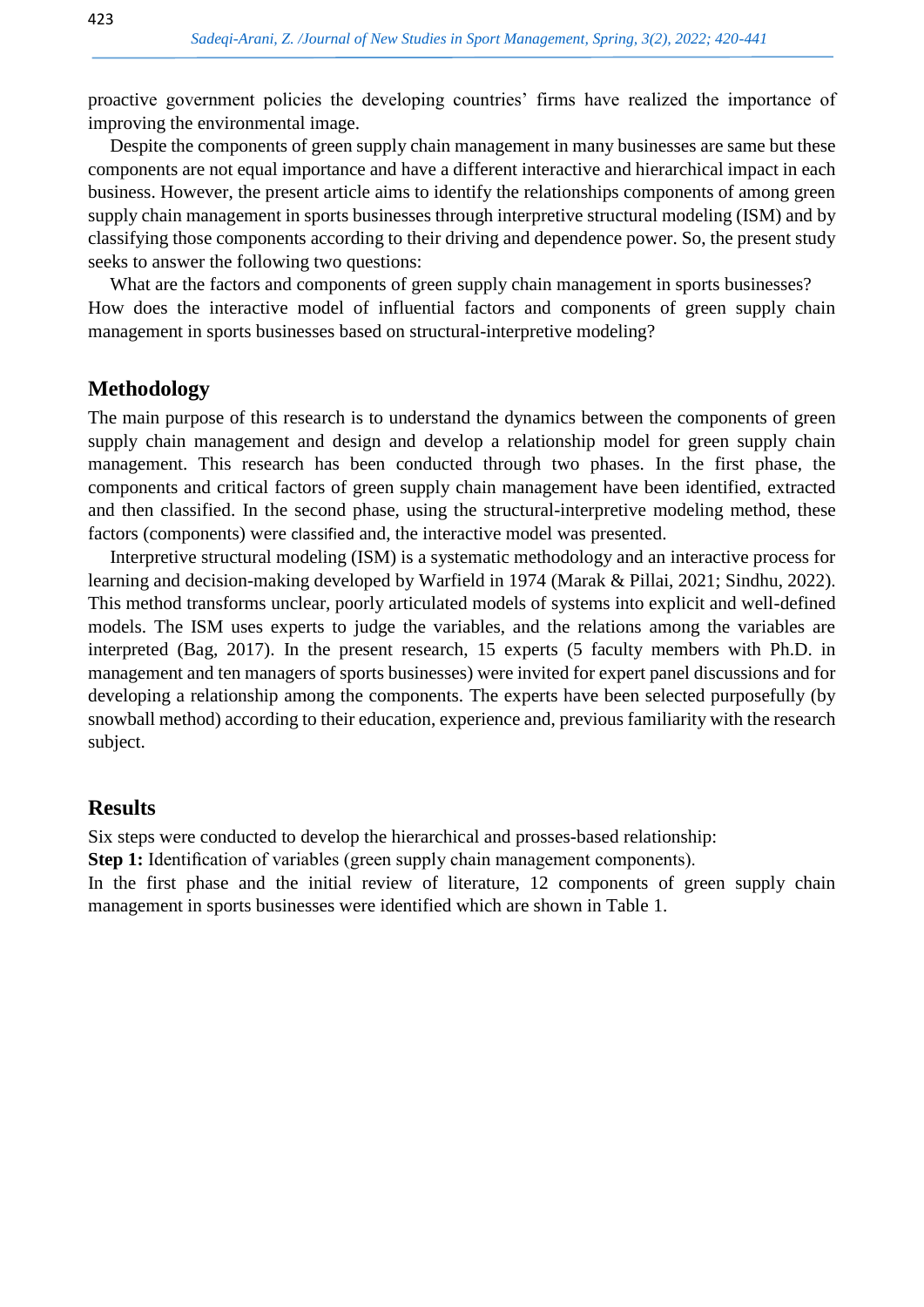| $_{\rm Row}$ |                                                                                                                                                                                                                                                                              | (Rehman & Shrivastava, 2011) | 2011)<br>Govindan,<br>(Diabat $\&$ | 2014)<br>Anand,<br>$\infty$<br>$\mathbf{gag}$ | (Tippayawong, Niyomyat, Sopadang,<br>& Ramingwong, 2016) | 2016)<br>(Dube & Gawande, | (Jabbour & de Sousa Jabbour, 2016) | (Yang et al., 2017) | (Dubey et al., 2017) | (M. Zhang et al., 2017) | Papadopoulos, & Hazen, 2017)<br>(Mishra, Gunasekaran, | (Chiappetta Jabbour, Mauricio, &<br>Jabbour, 2017) | (Islam et al., 2017) | (Mafini & Loury-Okoumba, 2018) | & Javaid,<br>Qun,<br>2018)<br>(Abdullah, Sarfraz, | Zhu & Xu, 2019)<br>Ğ. | (Laosirihongthong, Samaranayake,<br>& Adebanjo, 2020)<br>Nagalingam, | (Mohamed et al., 2020) | (Gamboa Bernal et al., 2020) | (Khan et al., 2021) | (Herrmann, Barbosa-Povoa, Butturi,<br>Marinelli, & Sellitto, 2021) |
|--------------|------------------------------------------------------------------------------------------------------------------------------------------------------------------------------------------------------------------------------------------------------------------------------|------------------------------|------------------------------------|-----------------------------------------------|----------------------------------------------------------|---------------------------|------------------------------------|---------------------|----------------------|-------------------------|-------------------------------------------------------|----------------------------------------------------|----------------------|--------------------------------|---------------------------------------------------|-----------------------|----------------------------------------------------------------------|------------------------|------------------------------|---------------------|--------------------------------------------------------------------|
| $\mathbf{1}$ | Internal and<br>external<br>management,<br>communications<br>and<br>collaborations<br>and (stakeholder<br>communication,<br>customer<br>relations, supplier<br>selection,<br>customer demand<br>response, foreign<br>green<br>participation,<br>green customers,<br>supplier |                              | $\ast$                             | $\ast$                                        |                                                          | $\ast$                    | $\ast$                             | $\ast$              | $\ast$               | $\ast$                  | $\ast$                                                | $\ast$                                             | $\ast$               | $\ast$                         |                                                   | $\ast$                | $\ast$                                                               | $\ast$                 | $\ast$                       | $\ast$              | $\ast$                                                             |

**Table 1**. Green supply chain management Components in sports businesses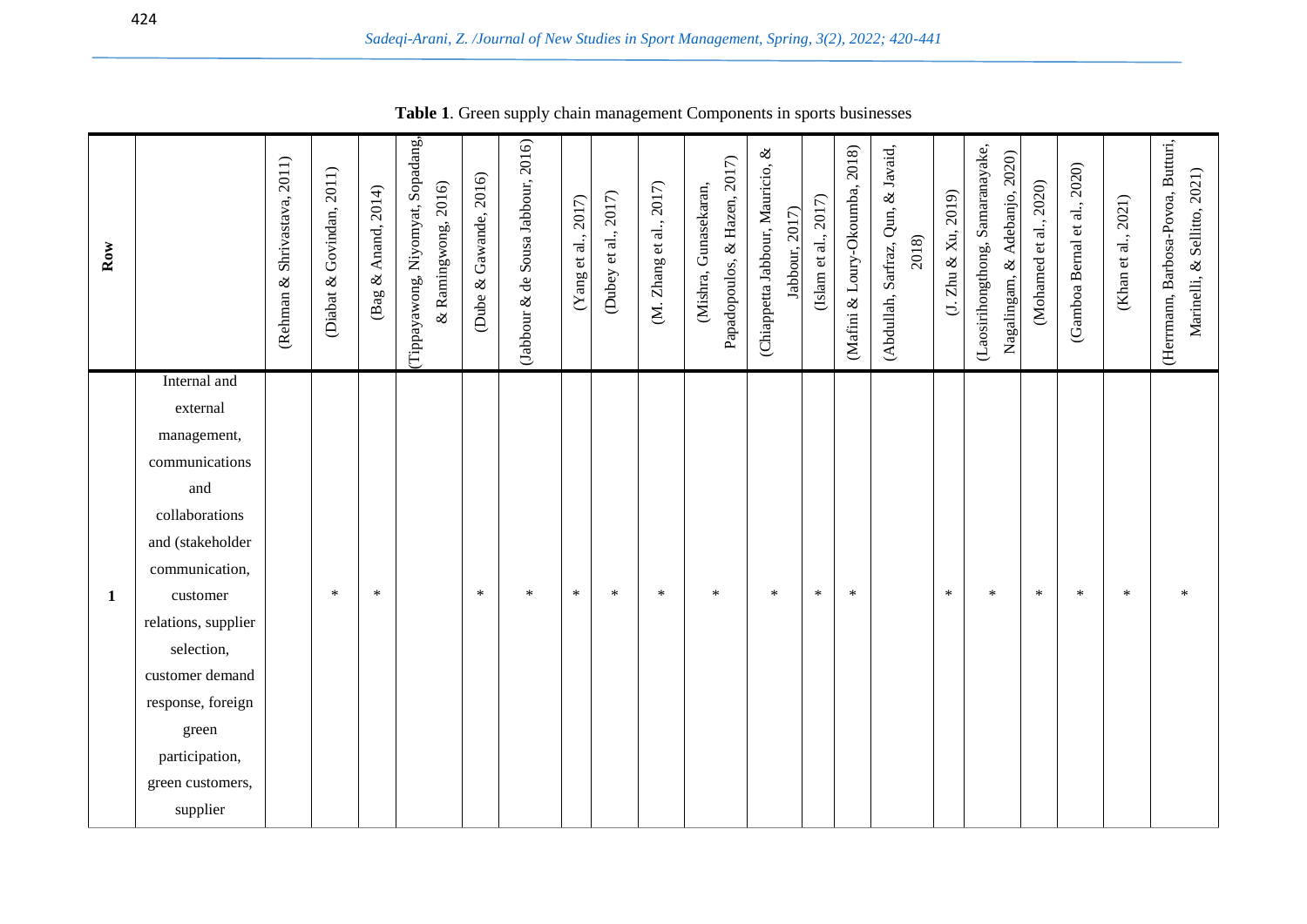| $_{\rm Row}$ |                          | (Rehman & Shrivastava, 2011) | (Diabat & Govindan, 2011) | (Bag & Anand, 2014) | Tippayawong, Niyomyat, Sopadang,<br>& Ramingwong, 2016) | (Dube & Gawande, 2016) | (Jabbour & de Sousa Jabbour, 2016) | $({\rm Yang}$ et al., 2017) | (Dubey et al., 2017) | (M. Zhang et al., 2017) | Papadopoulos, & Hazen, 2017)<br>(Mishra, Gunasekaran, | (Chiappetta Jabbour, Mauricio, & | Jabbour, 2017) | (Islam et al., $2017$ ) | (Mafini & Loury-Okoumba, 2018) | (Abdullah, Sarfraz, Qun, & Javaid,<br>2018) | (3. Zhu & Xu, 2019) | (Laosirihongthong, Samaranayake,<br>Nagalingam, & Adebanjo, 2020) | (Mohamed et al., 2020) | (Gamboa Bernal et al., 2020) | $(Khan et al., 2021)$ | (Herrmann, Barbosa-Povoa, Butturi,<br>Marinelli, & Sellitto, 2021) |
|--------------|--------------------------|------------------------------|---------------------------|---------------------|---------------------------------------------------------|------------------------|------------------------------------|-----------------------------|----------------------|-------------------------|-------------------------------------------------------|----------------------------------|----------------|-------------------------|--------------------------------|---------------------------------------------|---------------------|-------------------------------------------------------------------|------------------------|------------------------------|-----------------------|--------------------------------------------------------------------|
|              | cooperation,<br>customer |                              |                           |                     |                                                         |                        |                                    |                             |                      |                         |                                                       |                                  |                |                         |                                |                                             |                     |                                                                   |                        |                              |                       |                                                                    |
|              | cooperation,             |                              |                           |                     |                                                         |                        |                                    |                             |                      |                         |                                                       |                                  |                |                         |                                |                                             |                     |                                                                   |                        |                              |                       |                                                                    |
|              | distributor,             |                              |                           |                     |                                                         |                        |                                    |                             |                      |                         |                                                       |                                  |                |                         |                                |                                             |                     |                                                                   |                        |                              |                       |                                                                    |
|              | external                 |                              |                           |                     |                                                         |                        |                                    |                             |                      |                         |                                                       |                                  |                |                         |                                |                                             |                     |                                                                   |                        |                              |                       |                                                                    |
|              | stakeholders,            |                              |                           |                     |                                                         |                        |                                    |                             |                      |                         |                                                       |                                  |                |                         |                                |                                             |                     |                                                                   |                        |                              |                       |                                                                    |
|              | external                 |                              |                           |                     |                                                         |                        |                                    |                             |                      |                         |                                                       |                                  |                |                         |                                |                                             |                     |                                                                   |                        |                              |                       |                                                                    |
|              | management,              |                              |                           |                     |                                                         |                        |                                    |                             |                      |                         |                                                       |                                  |                |                         |                                |                                             |                     |                                                                   |                        |                              |                       |                                                                    |
|              | supplier                 |                              |                           |                     |                                                         |                        |                                    |                             |                      |                         |                                                       |                                  |                |                         |                                |                                             |                     |                                                                   |                        |                              |                       |                                                                    |
|              | relationship             |                              |                           |                     |                                                         |                        |                                    |                             |                      |                         |                                                       |                                  |                |                         |                                |                                             |                     |                                                                   |                        |                              |                       |                                                                    |
|              | management,              |                              |                           |                     |                                                         |                        |                                    |                             |                      |                         |                                                       |                                  |                |                         |                                |                                             |                     |                                                                   |                        |                              |                       |                                                                    |
|              | Supply Chain,            |                              |                           |                     |                                                         |                        |                                    |                             |                      |                         |                                                       |                                  |                |                         |                                |                                             |                     |                                                                   |                        |                              |                       |                                                                    |
|              | Environmental            |                              |                           |                     |                                                         |                        |                                    |                             |                      |                         |                                                       |                                  |                |                         |                                |                                             |                     |                                                                   |                        |                              |                       |                                                                    |
|              | Performance,             |                              |                           |                     |                                                         |                        |                                    |                             |                      |                         |                                                       |                                  |                |                         |                                |                                             |                     |                                                                   |                        |                              |                       |                                                                    |
|              | Efficiency,              |                              |                           |                     |                                                         |                        |                                    |                             |                      |                         |                                                       |                                  |                |                         |                                |                                             |                     |                                                                   |                        |                              |                       |                                                                    |
|              | Motivation, Skills       |                              |                           |                     |                                                         |                        |                                    |                             |                      |                         |                                                       |                                  |                |                         |                                |                                             |                     |                                                                   |                        |                              |                       |                                                                    |
|              | Development,             |                              |                           |                     |                                                         |                        |                                    |                             |                      |                         |                                                       |                                  |                |                         |                                |                                             |                     |                                                                   |                        |                              |                       |                                                                    |
|              | Internal                 |                              |                           |                     |                                                         |                        |                                    |                             |                      |                         |                                                       |                                  |                |                         |                                |                                             |                     |                                                                   |                        |                              |                       |                                                                    |
|              | Management,              |                              |                           |                     |                                                         |                        |                                    |                             |                      |                         |                                                       |                                  |                |                         |                                |                                             |                     |                                                                   |                        |                              |                       |                                                                    |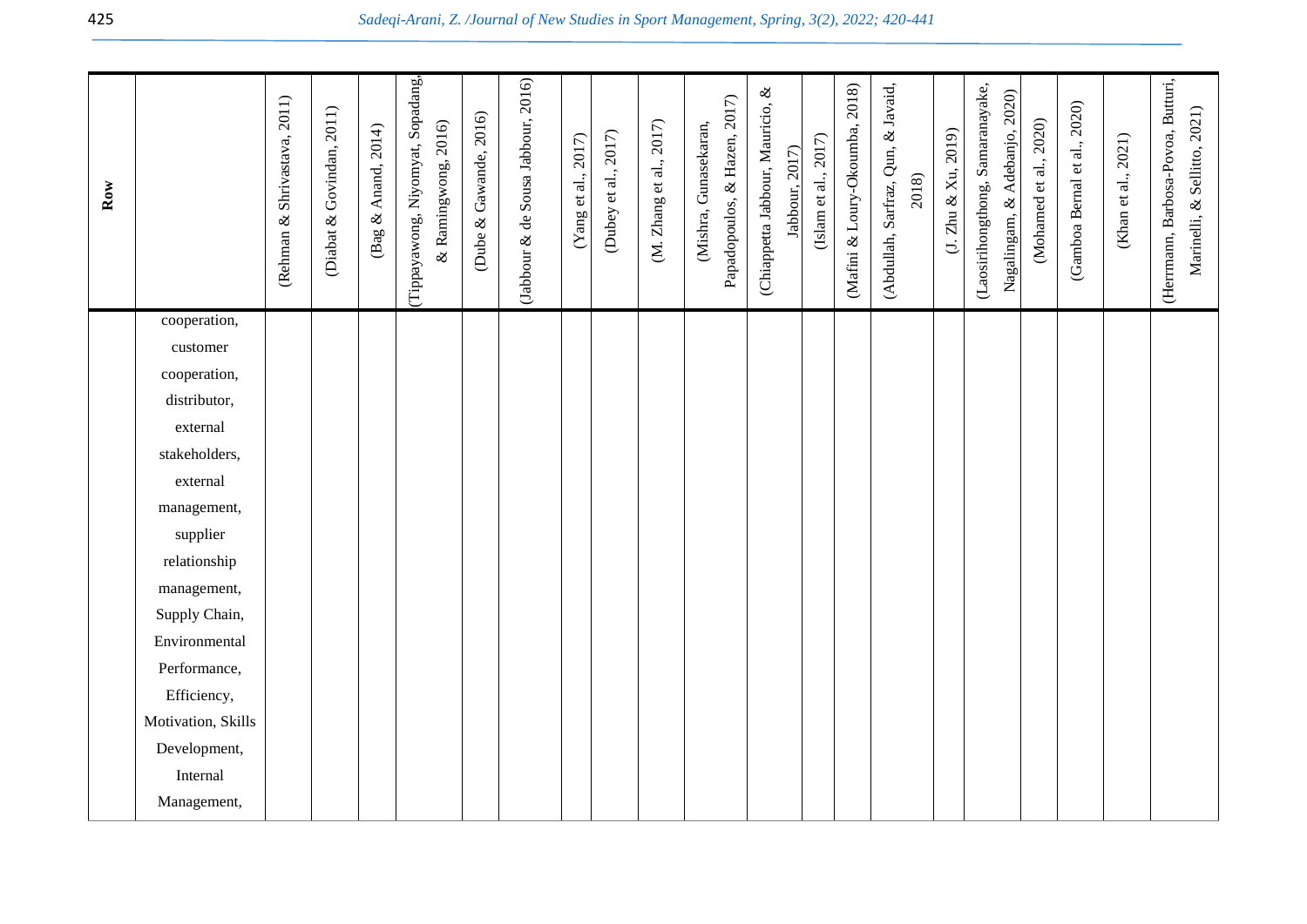| Row            |                        | (Rehman & Shrivastava, 2011) | (Diabat & Govindan, 2011) | (Bag & Anand, 2014) | (Tippayawong, Niyomyat, Sopadang,<br>& Ramingwong, 2016) | (Dube & Gawande, 2016) | (Jabbour & de Sousa Jabbour, 2016) | $({\rm Yang~et~al.}, 2017)$ | (Dubey et al., 2017) | (M. Zhang et al., 2017) | Papadopoulos, & Hazen, 2017)<br>Gunasekaran,<br>(Mishra, | (Chiappetta Jabbour, Mauricio, &<br>Jabbour, 2017) | (Islam et al., 2017) | (Mafini & Loury-Okoumba, 2018) | (Abdullah, Sarfraz, Qun, & Javaid,<br>2018) | (J. Zhu & Xu, 2019) | (Laosirihongthong, Samaranayake,<br>Nagalingam, & Adebanjo, 2020) | Mohamed et al., 2020) | (Gamboa Bernal et al., 2020) | (Khan et al., 2021) | (Herrmann, Barbosa-Povoa, Butturi,<br>Marinelli, & Sellitto, 2021) |
|----------------|------------------------|------------------------------|---------------------------|---------------------|----------------------------------------------------------|------------------------|------------------------------------|-----------------------------|----------------------|-------------------------|----------------------------------------------------------|----------------------------------------------------|----------------------|--------------------------------|---------------------------------------------|---------------------|-------------------------------------------------------------------|-----------------------|------------------------------|---------------------|--------------------------------------------------------------------|
|                | Energy<br>Consumption, |                              |                           |                     |                                                          |                        |                                    |                             |                      |                         |                                                          |                                                    |                      |                                |                                             |                     |                                                                   |                       |                              |                     |                                                                    |
|                | Resource               |                              |                           |                     |                                                          |                        |                                    |                             |                      |                         |                                                          |                                                    |                      |                                |                                             |                     |                                                                   |                       |                              |                     |                                                                    |
|                | Management)            |                              |                           |                     |                                                          |                        |                                    |                             |                      |                         |                                                          |                                                    |                      |                                |                                             |                     |                                                                   |                       |                              |                     |                                                                    |
|                | Green market           |                              |                           |                     |                                                          |                        |                                    |                             |                      |                         |                                                          |                                                    |                      |                                |                                             |                     |                                                                   |                       |                              |                     |                                                                    |
|                | (green marketing,      |                              |                           |                     |                                                          |                        |                                    |                             |                      |                         |                                                          |                                                    |                      |                                |                                             |                     |                                                                   |                       |                              |                     |                                                                    |
|                | market share,          |                              |                           |                     |                                                          |                        |                                    |                             |                      |                         |                                                          |                                                    |                      |                                |                                             |                     |                                                                   |                       |                              |                     |                                                                    |
|                | new market             |                              |                           |                     |                                                          |                        |                                    |                             |                      |                         |                                                          |                                                    |                      |                                |                                             |                     |                                                                   |                       |                              |                     |                                                                    |
| $\overline{2}$ | opportunities,         | $\ast$                       |                           | $\ast$              |                                                          | $\ast$                 | $\ast$                             |                             | $\ast$               | $\ast$                  | $\ast$                                                   | $\ast$                                             | $\ast$               | $\ast$                         |                                             | $\ast$              | $\ast$                                                            | $\ast$                | $\ast$                       | $\ast$              | $\ast$                                                             |
|                | green image of         |                              |                           |                     |                                                          |                        |                                    |                             |                      |                         |                                                          |                                                    |                      |                                |                                             |                     |                                                                   |                       |                              |                     |                                                                    |
|                | the organization,      |                              |                           |                     |                                                          |                        |                                    |                             |                      |                         |                                                          |                                                    |                      |                                |                                             |                     |                                                                   |                       |                              |                     |                                                                    |
|                | green shopping,        |                              |                           |                     |                                                          |                        |                                    |                             |                      |                         |                                                          |                                                    |                      |                                |                                             |                     |                                                                   |                       |                              |                     |                                                                    |
|                | competition)           |                              |                           |                     |                                                          |                        |                                    |                             |                      |                         |                                                          |                                                    |                      |                                |                                             |                     |                                                                   |                       |                              |                     |                                                                    |
|                | Management             |                              |                           |                     |                                                          |                        |                                    |                             |                      |                         |                                                          |                                                    |                      |                                |                                             |                     |                                                                   |                       |                              |                     |                                                                    |
|                | commitment,            |                              |                           |                     |                                                          |                        |                                    |                             |                      |                         |                                                          |                                                    |                      |                                |                                             |                     |                                                                   |                       |                              |                     |                                                                    |
| $\mathbf{3}$   | support and            | $\ast$                       |                           | $\ast$              |                                                          | $\ast$                 |                                    | $\ast$                      | $\ast$               | $\ast$                  | $\ast$                                                   | $\ast$                                             | $\ast$               |                                | $\ast$                                      | $\ast$              |                                                                   | $\ast$                | $\ast$                       | $\ast$              |                                                                    |
|                | activities             |                              |                           |                     |                                                          |                        |                                    |                             |                      |                         |                                                          |                                                    |                      |                                |                                             |                     |                                                                   |                       |                              |                     |                                                                    |
|                | (organizational        |                              |                           |                     |                                                          |                        |                                    |                             |                      |                         |                                                          |                                                    |                      |                                |                                             |                     |                                                                   |                       |                              |                     |                                                                    |
|                | interaction, top       |                              |                           |                     |                                                          |                        |                                    |                             |                      |                         |                                                          |                                                    |                      |                                |                                             |                     |                                                                   |                       |                              |                     |                                                                    |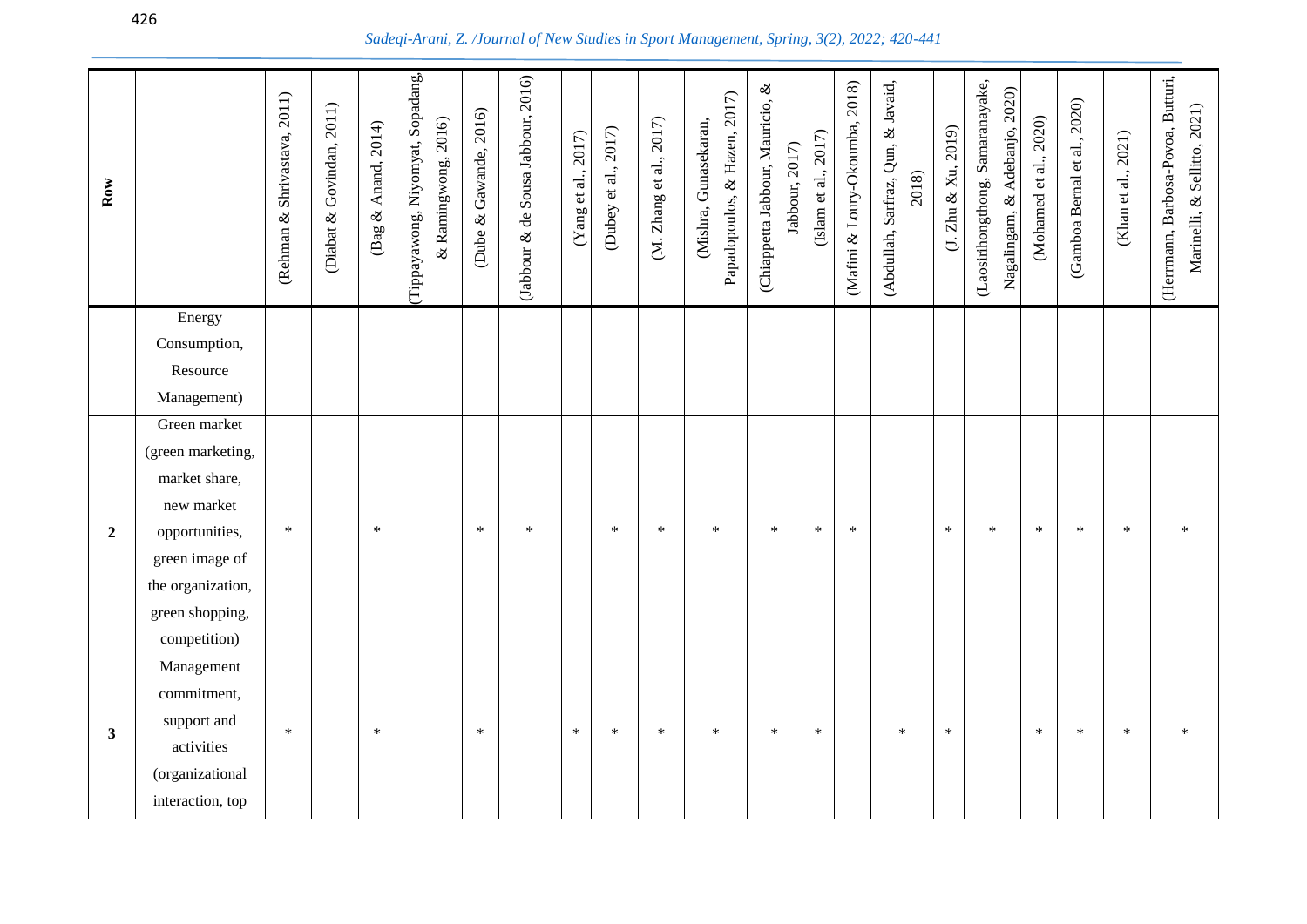| $_{\rm Row}$ |                           | (Rehman & Shrivastava, 2011) | (Diabat & Govindan, 2011) | (Bag & Anand, 2014) | Tippayawong, Niyomyat, Sopadang,<br>$\&$ Ramingwong, 2016) | (Dube & Gawande, 2016) | (Jabbour & de Sousa Jabbour, 2016) | $(\Upsilon$ ang et al., 2017) | (Dubey et al., 2017) | (M. Zhang et al., 2017) | Papadopoulos, & Hazen, 2017)<br>Gunasekaran,<br>(Mishra, | (Chiappetta Jabbour, Mauricio, &<br>Jabbour, 2017) | (Islam et al., 2017) | (Mafini & Loury-Okoumba, 2018) | (Abdullah, Sarfraz, Qun, & Javaid,<br>2018) | (3. Zhu & Xu, 2019) | (Laosirihongthong, Samaranayake,<br>Nagalingam, & Adebanjo, 2020) | (Mohamed et al., 2020) | (Gamboa Bernal et al., 2020) | (Khan et al., 2021) | (Herrmann, Barbosa-Povoa, Butturi,<br>Marinelli, & Sellitto, 2021) |
|--------------|---------------------------|------------------------------|---------------------------|---------------------|------------------------------------------------------------|------------------------|------------------------------------|-------------------------------|----------------------|-------------------------|----------------------------------------------------------|----------------------------------------------------|----------------------|--------------------------------|---------------------------------------------|---------------------|-------------------------------------------------------------------|------------------------|------------------------------|---------------------|--------------------------------------------------------------------|
|              | management<br>commitment, |                              |                           |                     |                                                            |                        |                                    |                               |                      |                         |                                                          |                                                    |                      |                                |                                             |                     |                                                                   |                        |                              |                     |                                                                    |
|              | operational and           |                              |                           |                     |                                                            |                        |                                    |                               |                      |                         |                                                          |                                                    |                      |                                |                                             |                     |                                                                   |                        |                              |                     |                                                                    |
|              | senior                    |                              |                           |                     |                                                            |                        |                                    |                               |                      |                         |                                                          |                                                    |                      |                                |                                             |                     |                                                                   |                        |                              |                     |                                                                    |
|              | management                |                              |                           |                     |                                                            |                        |                                    |                               |                      |                         |                                                          |                                                    |                      |                                |                                             |                     |                                                                   |                        |                              |                     |                                                                    |
|              | support, financial        |                              |                           |                     |                                                            |                        |                                    |                               |                      |                         |                                                          |                                                    |                      |                                |                                             |                     |                                                                   |                        |                              |                     |                                                                    |
|              | support such as           |                              |                           |                     |                                                            |                        |                                    |                               |                      |                         |                                                          |                                                    |                      |                                |                                             |                     |                                                                   |                        |                              |                     |                                                                    |
|              | lending and               |                              |                           |                     |                                                            |                        |                                    |                               |                      |                         |                                                          |                                                    |                      |                                |                                             |                     |                                                                   |                        |                              |                     |                                                                    |
|              | facilities, social        |                              |                           |                     |                                                            |                        |                                    |                               |                      |                         |                                                          |                                                    |                      |                                |                                             |                     |                                                                   |                        |                              |                     |                                                                    |
|              | responsibility,           |                              |                           |                     |                                                            |                        |                                    |                               |                      |                         |                                                          |                                                    |                      |                                |                                             |                     |                                                                   |                        |                              |                     |                                                                    |
|              | quality                   |                              |                           |                     |                                                            |                        |                                    |                               |                      |                         |                                                          |                                                    |                      |                                |                                             |                     |                                                                   |                        |                              |                     |                                                                    |
|              | management and            |                              |                           |                     |                                                            |                        |                                    |                               |                      |                         |                                                          |                                                    |                      |                                |                                             |                     |                                                                   |                        |                              |                     |                                                                    |
|              | improvement,              |                              |                           |                     |                                                            |                        |                                    |                               |                      |                         |                                                          |                                                    |                      |                                |                                             |                     |                                                                   |                        |                              |                     |                                                                    |
|              | green education)          |                              |                           |                     |                                                            |                        |                                    |                               |                      |                         |                                                          |                                                    |                      |                                |                                             |                     |                                                                   |                        |                              |                     |                                                                    |
|              | Green production          |                              |                           |                     |                                                            |                        |                                    |                               |                      |                         |                                                          |                                                    |                      |                                |                                             |                     |                                                                   |                        |                              |                     |                                                                    |
|              | (green production         |                              |                           | $\ast$              | $\ast$                                                     | $\ast$                 |                                    | $\ast$                        | $\ast$               |                         | $\ast$                                                   | $\ast$                                             | $\ast$               | $\ast$                         |                                             | $\ast$              | $\ast$                                                            | $\ast$                 | $\ast$                       | $\ast$              | $\ast$                                                             |
| 4            | and operations,           |                              |                           |                     |                                                            |                        |                                    |                               |                      |                         |                                                          |                                                    |                      |                                |                                             |                     |                                                                   |                        |                              |                     |                                                                    |
|              | producer, services        |                              |                           |                     |                                                            |                        |                                    |                               |                      |                         |                                                          |                                                    |                      |                                |                                             |                     |                                                                   |                        |                              |                     |                                                                    |
|              | or operating              |                              |                           |                     |                                                            |                        |                                    |                               |                      |                         |                                                          |                                                    |                      |                                |                                             |                     |                                                                   |                        |                              |                     |                                                                    |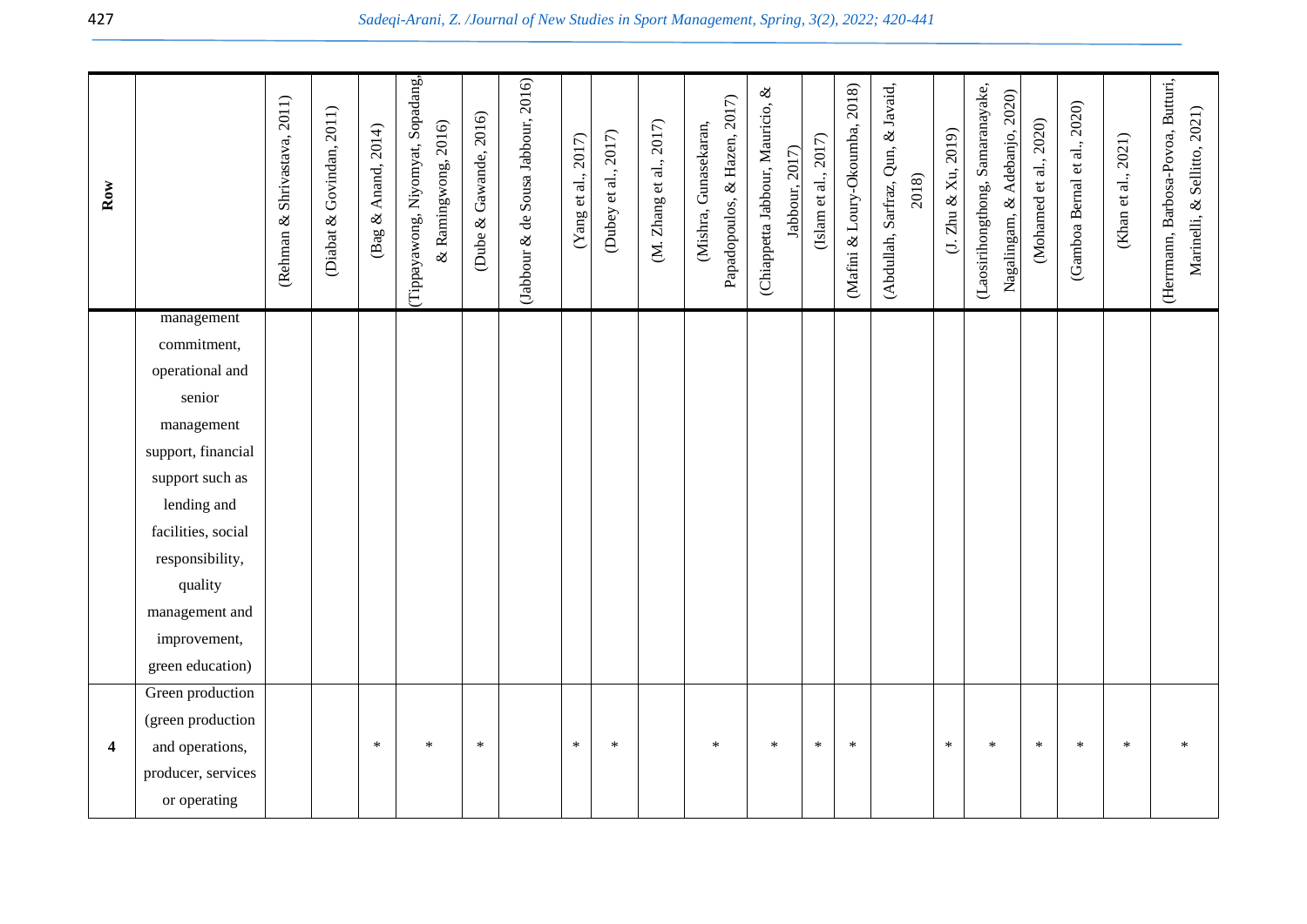| Row |                             | (Rehman & Shrivastava, 2011) | (Diabat & Govindan, 2011) | (Bag & Anand, 2014) | (Tippayawong, Niyomyat, Sopadang,<br>$\&$ Ramingwong, 2016) | (Dube & Gawande, 2016) | (Jabbour & de Sousa Jabbour, 2016) | $(\mathrm{Yang}$ et al., 2017) | (Dubey et al., 2017) | (M. Zhang et al., 2017) | Papadopoulos, & Hazen, 2017)<br>(Mishra, Gunasekaran, | (Chiappetta Jabbour, Mauricio, &<br>Jabbour, 2017) | (Islam et al., 2017) | (Mafini & Loury-Okoumba, 2018) | (Abdullah, Sarfraz, Qun, & Javaid,<br>2018) | $(J. Zhu \& Xu, 2019)$ | (Laosirihongthong, Samaranayake,<br>Nagalingam, & Adebanjo, 2020) | (Mohamed et al., 2020) | (Gamboa Bernal et al., 2020) | (Khan et al., 2021) | (Herrmann, Barbosa-Povoa, Butturi,<br>Marinelli, & Sellitto, 2021) |
|-----|-----------------------------|------------------------------|---------------------------|---------------------|-------------------------------------------------------------|------------------------|------------------------------------|--------------------------------|----------------------|-------------------------|-------------------------------------------------------|----------------------------------------------------|----------------------|--------------------------------|---------------------------------------------|------------------------|-------------------------------------------------------------------|------------------------|------------------------------|---------------------|--------------------------------------------------------------------|
|     | methods,<br>commodity risk, |                              |                           |                     |                                                             |                        |                                    |                                |                      |                         |                                                       |                                                    |                      |                                |                                             |                        |                                                                   |                        |                              |                     |                                                                    |
|     | product life                |                              |                           |                     |                                                             |                        |                                    |                                |                      |                         |                                                       |                                                    |                      |                                |                                             |                        |                                                                   |                        |                              |                     |                                                                    |
|     | cycle)                      |                              |                           |                     |                                                             |                        |                                    |                                |                      |                         |                                                       |                                                    |                      |                                |                                             |                        |                                                                   |                        |                              |                     |                                                                    |
|     | Green design                |                              |                           |                     |                                                             |                        |                                    |                                |                      |                         |                                                       |                                                    |                      |                                |                                             |                        |                                                                   |                        |                              |                     |                                                                    |
| 5   | (green design,              | $\ast$                       | $\ast$                    |                     |                                                             | $\ast$                 | $\ast$                             |                                | $\ast$               | $\ast$                  | $\ast$                                                |                                                    |                      |                                |                                             | $\ast$                 | $\ast$                                                            | $\ast$                 | $\ast$                       | $\ast$              | $\ast$                                                             |
|     | ecology)                    |                              |                           |                     |                                                             |                        |                                    |                                |                      |                         |                                                       |                                                    |                      |                                |                                             |                        |                                                                   |                        |                              |                     |                                                                    |
|     | Internal and                |                              |                           |                     |                                                             |                        |                                    |                                |                      |                         |                                                       |                                                    |                      |                                |                                             |                        |                                                                   |                        |                              |                     |                                                                    |
|     | external pressures          |                              |                           |                     |                                                             |                        |                                    |                                |                      |                         |                                                       |                                                    |                      |                                |                                             |                        |                                                                   |                        |                              |                     |                                                                    |
|     | (supplier                   |                              |                           |                     |                                                             |                        |                                    |                                |                      |                         |                                                       |                                                    |                      |                                |                                             |                        |                                                                   |                        |                              |                     |                                                                    |
|     | pressures,                  |                              |                           |                     |                                                             |                        |                                    |                                |                      |                         |                                                       |                                                    |                      |                                |                                             |                        |                                                                   |                        |                              |                     |                                                                    |
|     | community                   |                              |                           |                     |                                                             |                        |                                    |                                |                      |                         |                                                       |                                                    |                      |                                |                                             |                        |                                                                   |                        |                              |                     |                                                                    |
| 6   | pressures,<br>stakeholder   | $\ast$                       |                           | $\ast$              |                                                             | $\ast$                 |                                    | $\ast$                         | $\ast$               |                         | $\ast$                                                | $\ast$                                             | $\ast$               |                                | $\ast$                                      | $\ast$                 |                                                                   | $\ast$                 | $\ast$                       | $\ast$              | $\ast$                                                             |
|     | pressures, media            |                              |                           |                     |                                                             |                        |                                    |                                |                      |                         |                                                       |                                                    |                      |                                |                                             |                        |                                                                   |                        |                              |                     |                                                                    |
|     | pressures,                  |                              |                           |                     |                                                             |                        |                                    |                                |                      |                         |                                                       |                                                    |                      |                                |                                             |                        |                                                                   |                        |                              |                     |                                                                    |
|     | competitive                 |                              |                           |                     |                                                             |                        |                                    |                                |                      |                         |                                                       |                                                    |                      |                                |                                             |                        |                                                                   |                        |                              |                     |                                                                    |
|     | market pressures,           |                              |                           |                     |                                                             |                        |                                    |                                |                      |                         |                                                       |                                                    |                      |                                |                                             |                        |                                                                   |                        |                              |                     |                                                                    |
|     | employee                    |                              |                           |                     |                                                             |                        |                                    |                                |                      |                         |                                                       |                                                    |                      |                                |                                             |                        |                                                                   |                        |                              |                     |                                                                    |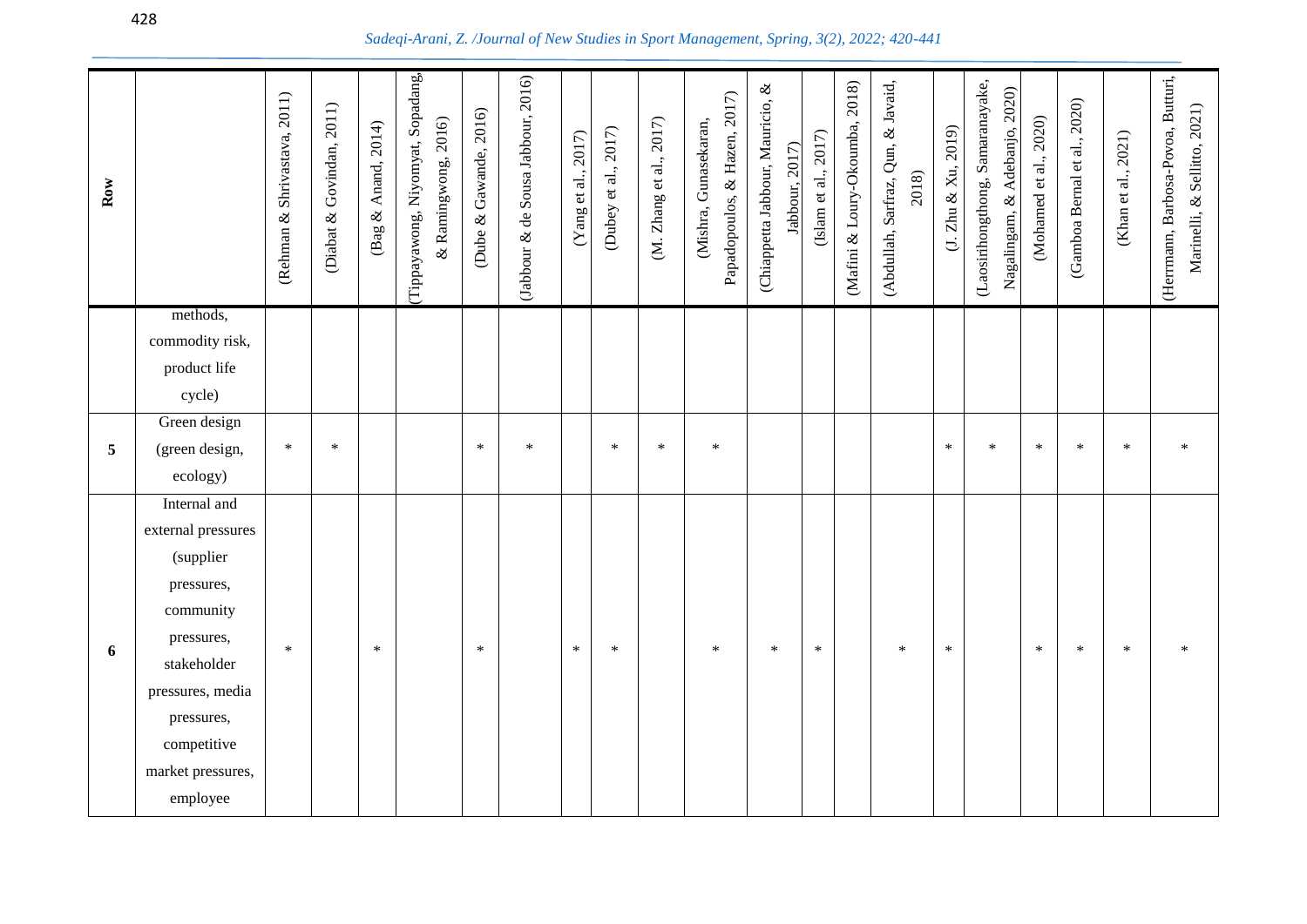| Row            |                           | (Rehman & Shrivastava, 2011) | (Diabat & Govindan, 2011) | (Bag & Anand, 2014) | Tippayawong, Niyomyat, Sopadang,<br>& Ramingwong, 2016) | Dube & Gawande, 2016) | (Jabbour & de Sousa Jabbour, 2016) | (Yang et al., 2017) | (Dubey et al., 2017) | (M. Zhang et al., 2017) | Papadopoulos, & Hazen, 2017)<br>Gunasekaran,<br>(Mishra, | $\otimes$<br>(Chiappetta Jabbour, Mauricio,<br>labbour, 2017) | (Islam et al., $2017$ ) | (Mafini & Loury-Okoumba, 2018) | (Abdullah, Sarfraz, Qun, & Javaid,<br>2018) | (J. Zhu & Xu, 2019) | (Laosirihongthong, Samaranayake,<br>Nagalingam, & Adebanjo, 2020) | (Mohamed et al., 2020) | (Gamboa Bernal et al., 2020) | (Khan et al., 2021) | (Herrmann, Barbosa-Povoa, Butturi,<br>Marinelli, & Sellitto, 2021) |
|----------------|---------------------------|------------------------------|---------------------------|---------------------|---------------------------------------------------------|-----------------------|------------------------------------|---------------------|----------------------|-------------------------|----------------------------------------------------------|---------------------------------------------------------------|-------------------------|--------------------------------|---------------------------------------------|---------------------|-------------------------------------------------------------------|------------------------|------------------------------|---------------------|--------------------------------------------------------------------|
|                | pressures,<br>customer    |                              |                           |                     |                                                         |                       |                                    |                     |                      |                         |                                                          |                                                               |                         |                                |                                             |                     |                                                                   |                        |                              |                     |                                                                    |
|                | pressures,                |                              |                           |                     |                                                         |                       |                                    |                     |                      |                         |                                                          |                                                               |                         |                                |                                             |                     |                                                                   |                        |                              |                     |                                                                    |
|                | regulatory                |                              |                           |                     |                                                         |                       |                                    |                     |                      |                         |                                                          |                                                               |                         |                                |                                             |                     |                                                                   |                        |                              |                     |                                                                    |
|                | pressures, culture,       |                              |                           |                     |                                                         |                       |                                    |                     |                      |                         |                                                          |                                                               |                         |                                |                                             |                     |                                                                   |                        |                              |                     |                                                                    |
|                | customer                  |                              |                           |                     |                                                         |                       |                                    |                     |                      |                         |                                                          |                                                               |                         |                                |                                             |                     |                                                                   |                        |                              |                     |                                                                    |
|                | awareness)                |                              |                           |                     |                                                         |                       |                                    |                     |                      |                         |                                                          |                                                               |                         |                                |                                             |                     |                                                                   |                        |                              |                     |                                                                    |
|                | Green technology          |                              |                           |                     |                                                         |                       |                                    |                     |                      |                         |                                                          |                                                               |                         |                                |                                             |                     |                                                                   |                        |                              |                     |                                                                    |
|                | (green                    |                              |                           |                     |                                                         |                       |                                    |                     |                      |                         |                                                          |                                                               |                         |                                |                                             |                     |                                                                   |                        |                              |                     |                                                                    |
|                | innovation,<br>industrial |                              |                           |                     |                                                         |                       |                                    |                     |                      |                         |                                                          |                                                               |                         |                                |                                             |                     |                                                                   |                        |                              |                     |                                                                    |
| $\overline{7}$ | network                   | $\ast$                       |                           | $\ast$              |                                                         | $\ast$                |                                    | $\ast$              | $\ast$               |                         | $\ast$                                                   | $\ast$                                                        | $\ast$                  |                                |                                             | $\ast$              |                                                                   | $\ast$                 | $\ast$                       | $\ast$              | $\ast$                                                             |
|                | development,              |                              |                           |                     |                                                         |                       |                                    |                     |                      |                         |                                                          |                                                               |                         |                                |                                             |                     |                                                                   |                        |                              |                     |                                                                    |
|                | information such          |                              |                           |                     |                                                         |                       |                                    |                     |                      |                         |                                                          |                                                               |                         |                                |                                             |                     |                                                                   |                        |                              |                     |                                                                    |
|                | as environmental          |                              |                           |                     |                                                         |                       |                                    |                     |                      |                         |                                                          |                                                               |                         |                                |                                             |                     |                                                                   |                        |                              |                     |                                                                    |
|                | database)                 |                              |                           |                     |                                                         |                       |                                    |                     |                      |                         |                                                          |                                                               |                         |                                |                                             |                     |                                                                   |                        |                              |                     |                                                                    |
|                | Rules,                    |                              |                           |                     |                                                         |                       |                                    |                     |                      |                         |                                                          |                                                               |                         |                                |                                             |                     |                                                                   |                        |                              |                     |                                                                    |
| 8              | Regulations and           | $\ast$                       | $\ast$                    |                     | $\ast$                                                  | $\ast$                |                                    | $\ast$              | $\ast$               |                         | $\ast$                                                   |                                                               | $\ast$                  |                                | $\ast$                                      | $\ast$              |                                                                   | *                      | ∗                            | $\ast$              |                                                                    |
|                | <b>Standards</b>          |                              |                           |                     |                                                         |                       |                                    |                     |                      |                         |                                                          |                                                               |                         |                                |                                             |                     |                                                                   |                        |                              |                     |                                                                    |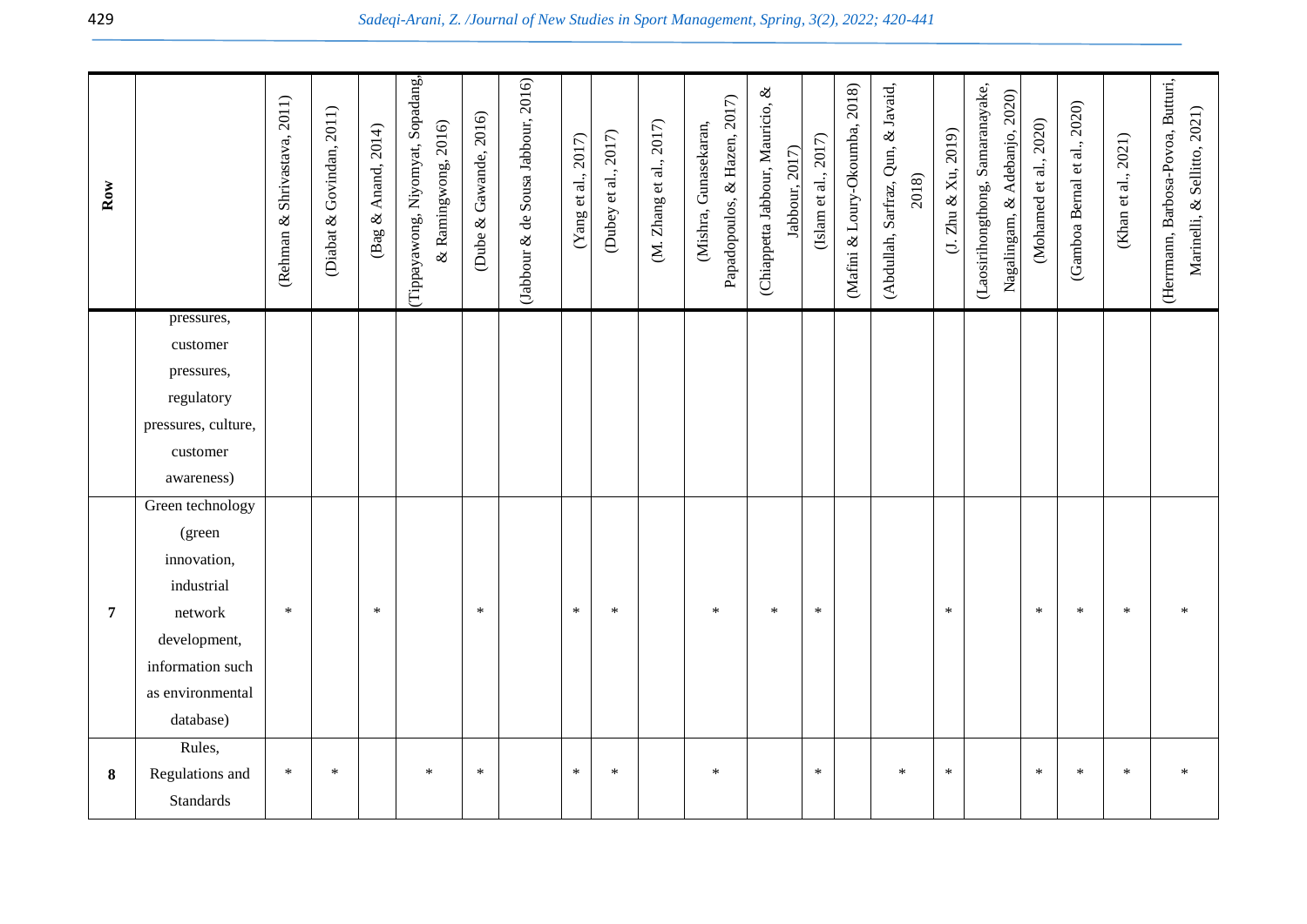| $_{\rm Row}$     |                                       | (Rehman & Shrivastava, 2011) | (Diabat & Govindan, 2011) | (Bag & Anand, 2014) | (Tippayawong, Niyomyat, Sopadang,<br>& Ramingwong, 2016) | (Dube & Gawande, 2016) | (Jabbour & de Sousa Jabbour, 2016) | (Yang et al., 2017) | (Dubey et al., 2017) | (M. Zhang et al., 2017) | Papadopoulos, & Hazen, 2017)<br>(Mishra, Gunasekaran, | (Chiappetta Jabbour, Mauricio, & | Jabbour, 2017) | (Mafini & Loury-Okoumba, 2018)<br>(Islam et al., $2017$ ) | (Abdullah, Sarfraz, Qun, & Javaid,<br>$2018)$ | (J. Zhu & Xu, 2019) | (Laosirihongthong, Samaranayake,<br>Nagalingam, & Adebanjo, 2020) | (Mohamed et al., 2020) | (Gamboa Bernal et al., 2020) | (Khan et al., 2021) | (Herrmann, Barbosa-Povoa, Butturi,<br>Marinelli, & Sellitto, 2021) |
|------------------|---------------------------------------|------------------------------|---------------------------|---------------------|----------------------------------------------------------|------------------------|------------------------------------|---------------------|----------------------|-------------------------|-------------------------------------------------------|----------------------------------|----------------|-----------------------------------------------------------|-----------------------------------------------|---------------------|-------------------------------------------------------------------|------------------------|------------------------------|---------------------|--------------------------------------------------------------------|
|                  | (Standards, Rules<br>and Regulations, |                              |                           |                     |                                                          |                        |                                    |                     |                      |                         |                                                       |                                  |                |                                                           |                                               |                     |                                                                   |                        |                              |                     |                                                                    |
|                  | Executive                             |                              |                           |                     |                                                          |                        |                                    |                     |                      |                         |                                                       |                                  |                |                                                           |                                               |                     |                                                                   |                        |                              |                     |                                                                    |
|                  | Limitations,                          |                              |                           |                     |                                                          |                        |                                    |                     |                      |                         |                                                       |                                  |                |                                                           |                                               |                     |                                                                   |                        |                              |                     |                                                                    |
|                  | Supplier                              |                              |                           |                     |                                                          |                        |                                    |                     |                      |                         |                                                       |                                  |                |                                                           |                                               |                     |                                                                   |                        |                              |                     |                                                                    |
|                  | Environmental                         |                              |                           |                     |                                                          |                        |                                    |                     |                      |                         |                                                       |                                  |                |                                                           |                                               |                     |                                                                   |                        |                              |                     |                                                                    |
|                  | Management                            |                              |                           |                     |                                                          |                        |                                    |                     |                      |                         |                                                       |                                  |                |                                                           |                                               |                     |                                                                   |                        |                              |                     |                                                                    |
|                  | System                                |                              |                           |                     |                                                          |                        |                                    |                     |                      |                         |                                                       |                                  |                |                                                           |                                               |                     |                                                                   |                        |                              |                     |                                                                    |
|                  | Certification, ISO                    |                              |                           |                     |                                                          |                        |                                    |                     |                      |                         |                                                       |                                  |                |                                                           |                                               |                     |                                                                   |                        |                              |                     |                                                                    |
|                  | 14002                                 |                              |                           |                     |                                                          |                        |                                    |                     |                      |                         |                                                       |                                  |                |                                                           |                                               |                     |                                                                   |                        |                              |                     |                                                                    |
|                  | Certification)                        |                              |                           |                     |                                                          |                        |                                    |                     |                      |                         |                                                       |                                  |                |                                                           |                                               |                     |                                                                   |                        |                              |                     |                                                                    |
|                  | Green logistics                       |                              |                           |                     |                                                          |                        |                                    |                     |                      |                         |                                                       |                                  |                |                                                           |                                               |                     |                                                                   |                        |                              |                     |                                                                    |
|                  | (green external                       |                              |                           |                     |                                                          |                        |                                    |                     |                      |                         |                                                       |                                  |                |                                                           |                                               |                     |                                                                   |                        |                              |                     |                                                                    |
|                  | logistics, green                      |                              |                           |                     |                                                          |                        |                                    |                     |                      |                         |                                                       |                                  |                |                                                           |                                               |                     |                                                                   |                        |                              |                     |                                                                    |
| $\boldsymbol{9}$ | internal logistics,                   |                              | $\ast$                    |                     | $\ast$                                                   | $\ast$                 | $\ast$                             |                     | $\ast$               |                         | $\ast$                                                |                                  | $\ast$         | $\ast$                                                    |                                               | $\ast$              | $\ast$                                                            | $\ast$                 | $\ast$                       | $\ast$              |                                                                    |
|                  | reverse logistics,                    |                              |                           |                     |                                                          |                        |                                    |                     |                      |                         |                                                       |                                  |                |                                                           |                                               |                     |                                                                   |                        |                              |                     |                                                                    |
|                  | transportation and                    |                              |                           |                     |                                                          |                        |                                    |                     |                      |                         |                                                       |                                  |                |                                                           |                                               |                     |                                                                   |                        |                              |                     |                                                                    |
|                  | green                                 |                              |                           |                     |                                                          |                        |                                    |                     |                      |                         |                                                       |                                  |                |                                                           |                                               |                     |                                                                   |                        |                              |                     |                                                                    |
|                  | distribution)                         |                              |                           |                     |                                                          |                        |                                    |                     |                      |                         |                                                       |                                  |                |                                                           |                                               |                     |                                                                   |                        |                              |                     |                                                                    |

## *Sadeqi-Arani, Z. /Journal of New Studies in Sport Management, Spring, 3(2), 2022; 420-441*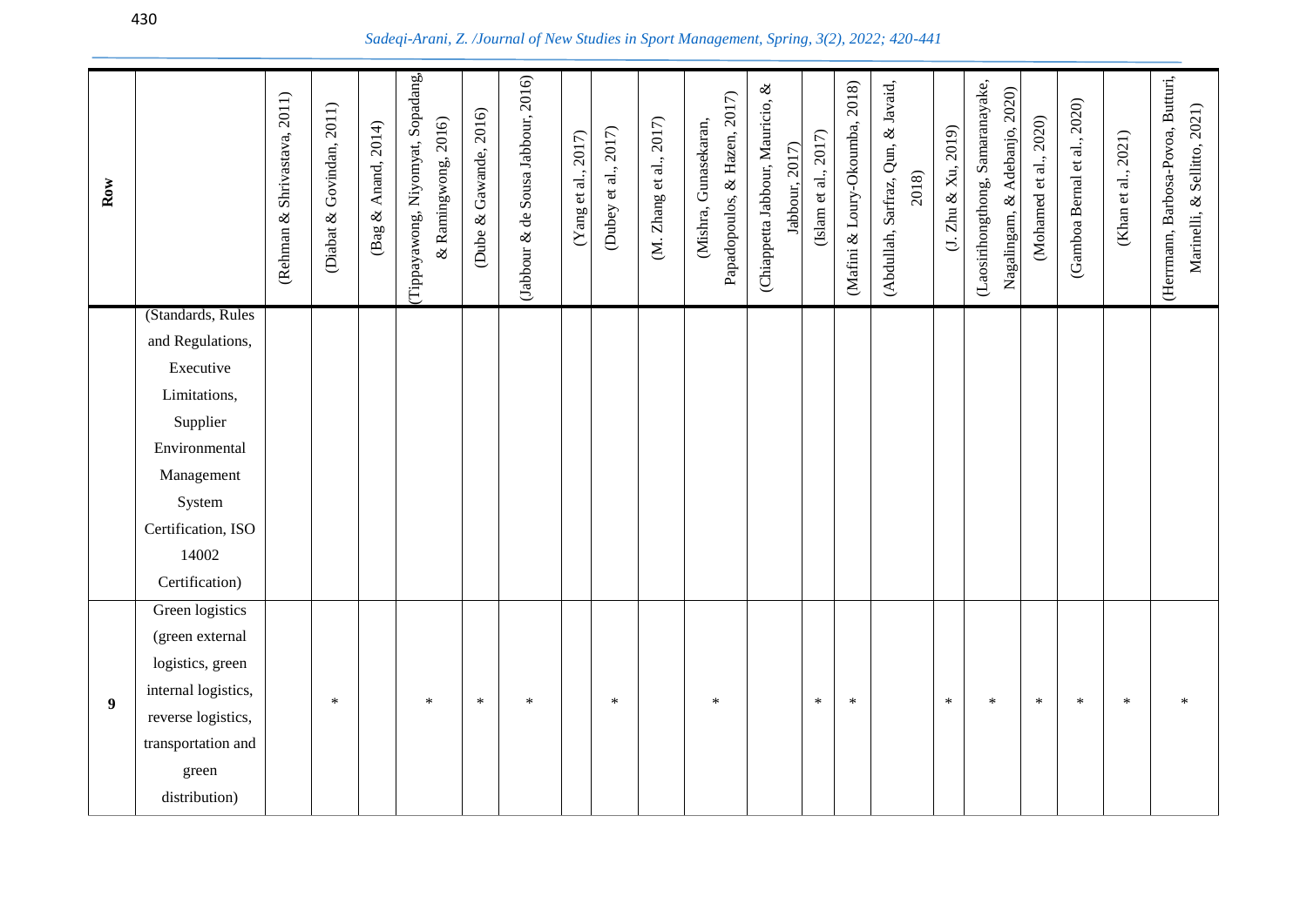|                                                                                                                                          | 2011)<br>(Rehman & Shrivastava, | 2011)<br>Govindan,<br>$\infty$<br>(Diabat | 2014)<br>Anand,<br>$\otimes$<br>(Bag | Sopadang,<br>2016)<br>Tippayawong, Niyomyat,<br>& Ramingwong, | 2016)<br>& Gawande,<br>(Dube | (Jabbour & de Sousa Jabbour, 2016) | 2017)<br>(Yang et al., | (Dubey et al., 2017) | 2017)<br>Zhang et al.,<br>É. | (Mishra, Gunasekaran, | ళ<br>(Chiappetta Jabbour, Mauricio, | 2017)<br>(Islam et al., | 2018)<br>(Mafini & Loury-Okoumba, | Qun, & Javaid,<br>2018)<br>(Abdullah, Sarfraz, | (1, Zhu & Xu, 2019) | (Laosirihongthong, Samaranayake,<br>2020) | (Mohamed et al., 2020) | 2020)<br>(Gamboa Bernal et al., | 2021)<br>al.,<br>(Khan et | (Herrmann, Barbosa-Povoa, Butturi,<br>Marinelli, & Sellitto, 2021) |
|------------------------------------------------------------------------------------------------------------------------------------------|---------------------------------|-------------------------------------------|--------------------------------------|---------------------------------------------------------------|------------------------------|------------------------------------|------------------------|----------------------|------------------------------|-----------------------|-------------------------------------|-------------------------|-----------------------------------|------------------------------------------------|---------------------|-------------------------------------------|------------------------|---------------------------------|---------------------------|--------------------------------------------------------------------|
| Green waste and<br>recycling<br>management<br>(green waste and<br>recycling<br>management,<br>greenhouse gas<br>management,<br>pollution |                                 | $\ast$                                    | $\ast$                               |                                                               |                              |                                    |                        | $\ast$               |                              | $\ast$                |                                     | $\ast$                  |                                   |                                                | $\ast$              |                                           | $\ast$                 | $\ast$                          | $\ast$                    | ∗                                                                  |
|                                                                                                                                          | reduction)                      |                                           |                                      |                                                               |                              |                                    |                        |                      |                              |                       | Papadopoulos, & Hazen, 2017)        | 2017)<br>Jabbour,       |                                   |                                                |                     |                                           |                        | Adebanjo,<br>Nagalingam, $\&$   |                           |                                                                    |

\* \* \* \* \* \* \* \* \* \* \* \* \* \*

**11**

Economic benefits (such as profitability and economic justification, perceived usefulness, return on investment, cost reduction)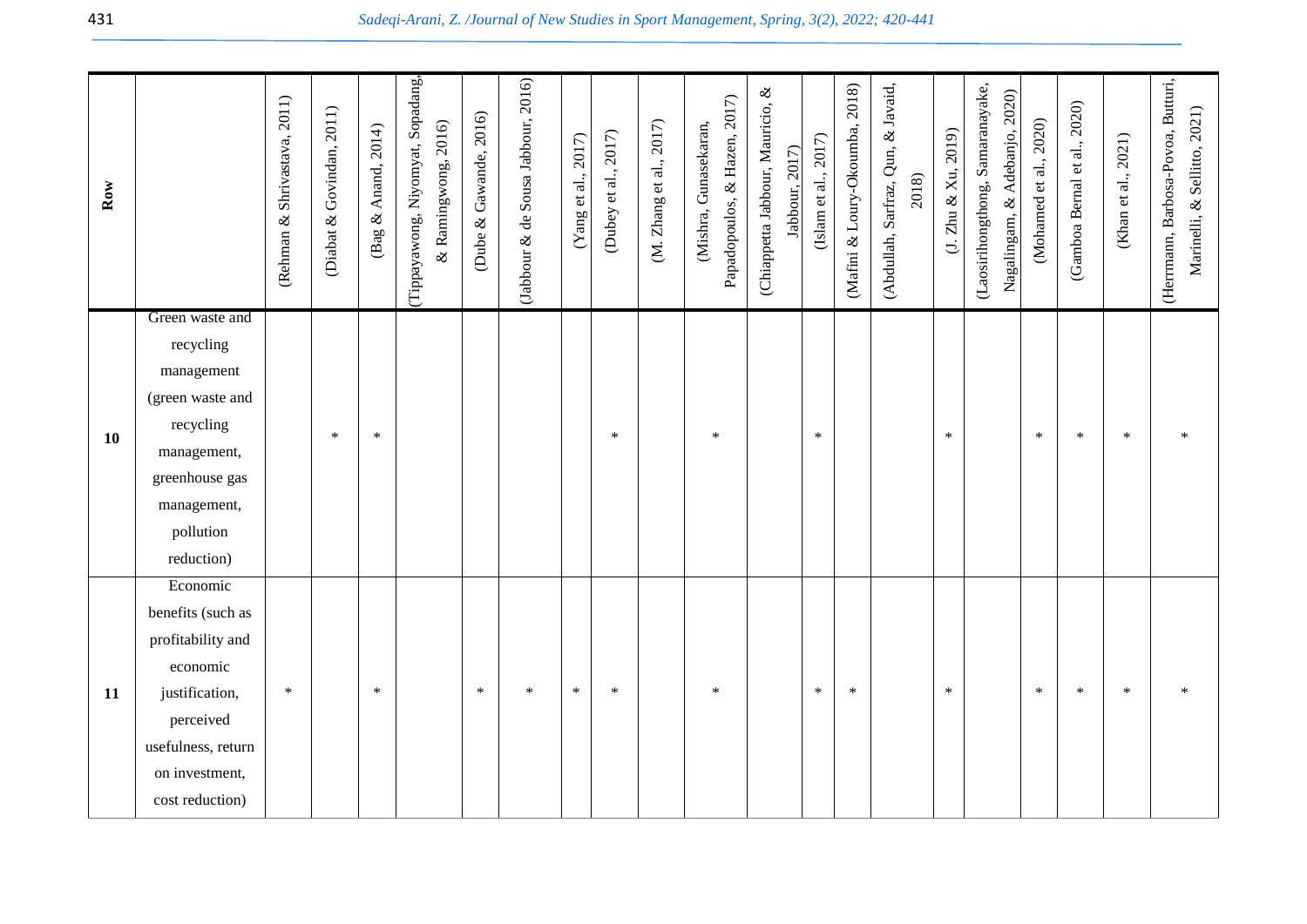*Sadeqi-Arani, Z. /Journal of New Studies in Sport Management, Spring, 3(2), 2022; 420-441*

| $_{\rm Row}$ |                    | $\overline{\phantom{1}}$<br>2011<br>Shrivastava,<br>ళ<br>(Rehman | 2011)<br>Govindan,<br>$\infty$<br><b>Diabat</b> | 2014)<br>Anand,<br>ళ<br>(Bag | Sopadang<br>2016)<br>Niyomyat,<br>& Ramingwong,<br>(Tippayawong, | 2016)<br>Gawande,<br>R,<br>(Dube | 2016)<br>Jabbour,<br>Sousa<br>ಕಿ<br>R,<br>(Jabbour | 2017)<br>et al.<br>(Yang) | 2017)<br>ನ<br>$\vec{e}$<br>(Dubey | $\widehat{\tau}$<br>201<br>ಸ<br>đ<br>go<br>$Z$ han<br>Š. | 7<br>201<br>Gunasekaran<br>Hazen,<br>Q,<br>Papadopoulos,<br>(Mishra, | ళ<br>Mauricio<br>2017<br>Jabbour,<br>Jabbour,<br>(Chiappetta | $\widehat{\tau}$<br>201<br>$\overline{a}$<br>$\mathfrak{v}$<br>(Islam | 2018)<br>-Okoumba<br>Amo<br>凵<br>$\propto$<br><b>Mafini</b> | Javaid,<br>Q,<br>Qun,<br>2018)<br>Sarfraz,<br>(Abdullah, | 2019)<br>Χu,<br>R,<br>Zhu<br>Ć. | Samaranayake,<br>2020)<br>Adebanjo,<br>(Laosirihongthong,<br>Q<br>Nagalingam, | 2020)<br>$\overline{\mathbf{a}}$<br>đ<br>Mohamed | 2020)<br>.<br>त<br>$\mathfrak{v}$<br><b>Bernal</b><br>(Gamboa | $\overline{\phantom{1}}$<br>2021<br>ನ<br>$\mathbf{e}$<br>(Khan | (Herrmann, Barbosa-Povoa, Butturi,<br>2021)<br>Sellitto,<br>$\infty$<br>Marinelli |
|--------------|--------------------|------------------------------------------------------------------|-------------------------------------------------|------------------------------|------------------------------------------------------------------|----------------------------------|----------------------------------------------------|---------------------------|-----------------------------------|----------------------------------------------------------|----------------------------------------------------------------------|--------------------------------------------------------------|-----------------------------------------------------------------------|-------------------------------------------------------------|----------------------------------------------------------|---------------------------------|-------------------------------------------------------------------------------|--------------------------------------------------|---------------------------------------------------------------|----------------------------------------------------------------|-----------------------------------------------------------------------------------|
|              | Green resources    |                                                                  |                                                 |                              |                                                                  |                                  |                                                    |                           |                                   |                                                          |                                                                      |                                                              |                                                                       |                                                             |                                                          |                                 |                                                                               |                                                  |                                                               |                                                                |                                                                                   |
|              | (green             |                                                                  |                                                 |                              |                                                                  |                                  |                                                    |                           |                                   |                                                          |                                                                      |                                                              |                                                                       |                                                             |                                                          |                                 |                                                                               |                                                  |                                                               |                                                                |                                                                                   |
| 12           | consumption,       |                                                                  |                                                 |                              | $\ast$                                                           |                                  |                                                    | $\ast$                    | $\ast$                            |                                                          | $\ast$                                                               |                                                              | *                                                                     | ∗                                                           |                                                          | $\ast$                          | ∗                                                                             | ∗                                                | $\ast$                                                        | ∗                                                              | ∗                                                                                 |
|              | resource           |                                                                  |                                                 |                              |                                                                  |                                  |                                                    |                           |                                   |                                                          |                                                                      |                                                              |                                                                       |                                                             |                                                          |                                 |                                                                               |                                                  |                                                               |                                                                |                                                                                   |
|              | constraints, green |                                                                  |                                                 |                              |                                                                  |                                  |                                                    |                           |                                   |                                                          |                                                                      |                                                              |                                                                       |                                                             |                                                          |                                 |                                                                               |                                                  |                                                               |                                                                |                                                                                   |
|              | materials)         |                                                                  |                                                 |                              |                                                                  |                                  |                                                    |                           |                                   |                                                          |                                                                      |                                                              |                                                                       |                                                             |                                                          |                                 |                                                                               |                                                  |                                                               |                                                                |                                                                                   |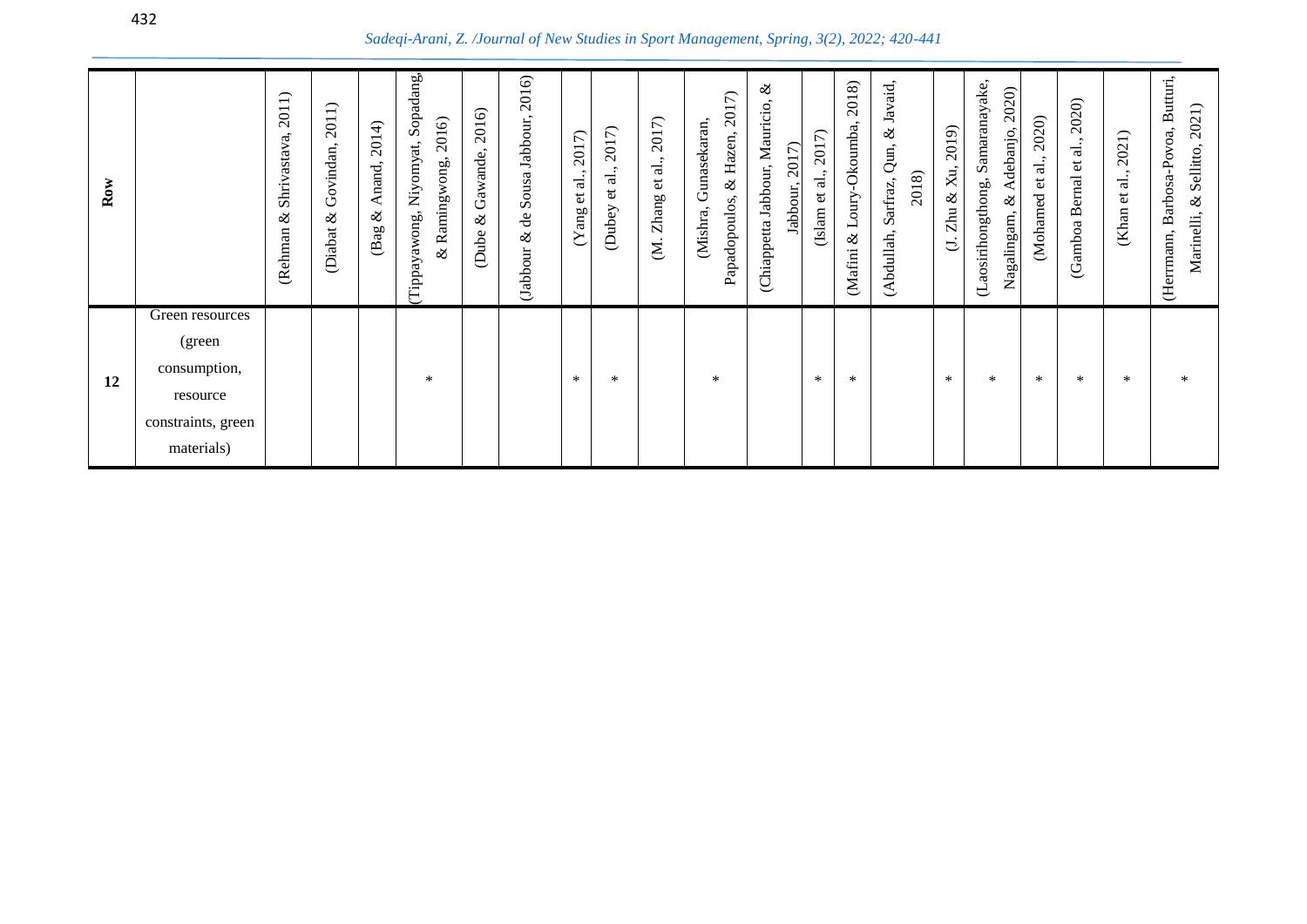**Step 2:** Demonstrate the pair-wise relationship between variables and create a structural selfinteraction matrix (SSIM).

Following the identification of 12 factors through literature review, utilize ISM method to establish the linkages among these variables. This approach is appropriate to study the interrelationship among the identified factors. The signs and states used in a conceptual relationship are:

V: One-way relationship from i to j

A: One-way relationship from j to i

X: Two-way relationship from i to j and vice versa

O: There is no relationship between i and j

After summarizing the results, the final pair-wise relationship shows in Table 2.

| Table 2. Structural self-interaction matrix of green supply chain management component |  |
|----------------------------------------------------------------------------------------|--|
|----------------------------------------------------------------------------------------|--|

| Row |                                                                        | $\overline{2}$ | 3        | $\overline{4}$ | 5        | 6            | $7\overline{ }$ | 8            | 9        | 10       |          | 12       |
|-----|------------------------------------------------------------------------|----------------|----------|----------------|----------|--------------|-----------------|--------------|----------|----------|----------|----------|
|     | Internal and external management,<br>communications and collaborations | V              | X        | $\mathsf{A}$   | $\Omega$ | $\mathsf{A}$ | $\mathbf{A}$    | $\mathsf{A}$ | $\Omega$ | X        | V        | $\Omega$ |
| 2   | <b>Green Market</b>                                                    |                | $\Omega$ | A              | A        | $\Omega$     | A               | $\Omega$     | Ω        | O        | V        | A        |
| 3   | Commitment and managerial support                                      |                |          | A              | $\Omega$ | A            | A               | A            | $\Omega$ | X        | V        | $\Omega$ |
| 4   | Green production                                                       |                |          |                | X        | A            | X               | A            | Ω        | V        | V        | $\Omega$ |
| 5   | Green design                                                           |                |          |                |          | A            | X               | A            | V        | $\Omega$ | V        | A        |
| 6   | Internal and external pressure                                         |                |          |                |          |              | $\Omega$        | X            | V        | V        | $\Omega$ | X        |
| 7   | Green technology                                                       |                |          |                |          |              |                 | A            | V        | V        | V        | A        |
| 8   | Rules, regulations and standards                                       |                |          |                |          |              |                 |              | V        | V        | $\Omega$ | X        |
| 9   | Green logistics                                                        |                |          |                |          |              |                 |              |          | V        | $\Omega$ | A        |
| 10  | Waste management and green<br>recycling                                |                |          |                |          |              |                 |              |          |          | V        | Ω        |
| 11  | Economic benefits                                                      |                |          |                |          |              |                 |              |          |          |          | A        |
| 12  | Green resources                                                        |                |          |                |          |              |                 |              |          |          |          |          |

**Step 3:** Formation of initial reachability matrix

Initial reachability matrix is formed by converting SSIM to a binary matrix, that  $V & X$  replaced by '1' and A & O replaced by '0'. The conversion process is show in Table 3.

**Step 4:** Developing the final reachability matrix from the initial reachability matrix

This step checks the transitivity of the matrix. Transitivity is the basic assumption in the ISM, such as if variable x influences y and y influences z, then x will influence z transitively. Also, in this matrix, the penetration power and the degree of dependence of each stimulus are shown (Table 3). The numbers marked with '\*' indicate that the initial reachability matrix is zero and has become number one after compatibility.

| Row | Variable                                                               |  |          |                                 |                |  |            | 1 2 3 4 5 6 7 8 9 $\frac{1}{0}$ $\frac{1}{1}$ $\frac{1}{2}$ |                           | <b>Driving</b><br>Power |
|-----|------------------------------------------------------------------------|--|----------|---------------------------------|----------------|--|------------|-------------------------------------------------------------|---------------------------|-------------------------|
|     | Internal and external management,<br>communications and collaborations |  |          |                                 |                |  |            |                                                             | 1 1 1 0 0 0 0 0 0 1 1 0 5 |                         |
|     | <b>Green Market</b>                                                    |  |          | $0 \t0 \t0 \t0 \t0 \t0 \t0 \t0$ |                |  |            | $1 \quad 0$                                                 |                           |                         |
|     | Commitment and managerial support                                      |  | $\Omega$ | $\bigcirc$                      | $\overline{0}$ |  |            | 0 0 0 1 1 0                                                 |                           |                         |
|     | Green production                                                       |  |          |                                 |                |  | $\bigcirc$ |                                                             |                           |                         |

**Table 3.** Final reachability matrix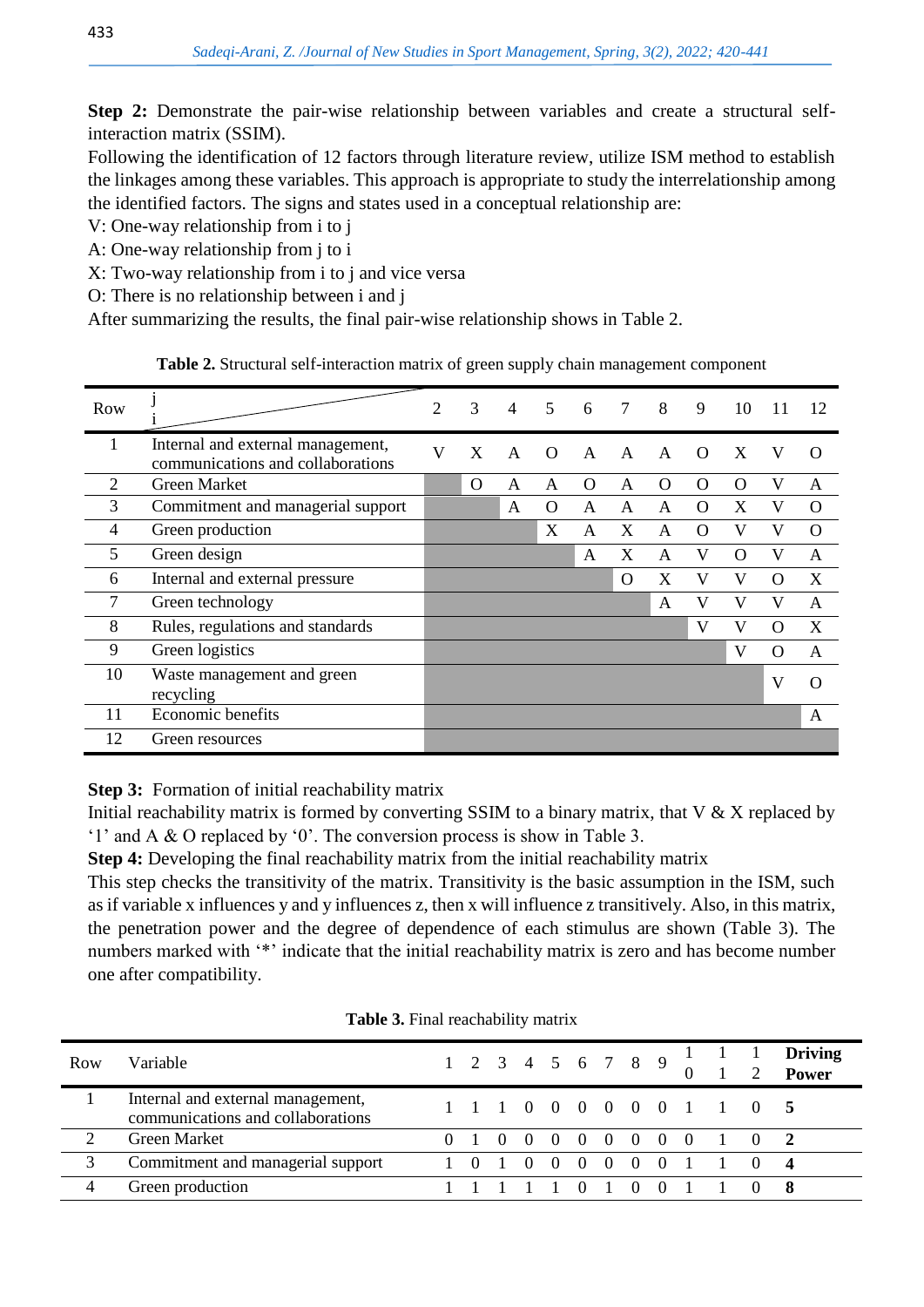| Row | Variable                             |          |          |                  |          |          | 2 3 4 5 6 7 8 |          |          | 9        | $\theta$ |          |          | <b>Driving</b><br><b>Power</b> |
|-----|--------------------------------------|----------|----------|------------------|----------|----------|---------------|----------|----------|----------|----------|----------|----------|--------------------------------|
| 5   | Green design                         | $\Omega$ |          | $\theta$         |          |          | $\theta$      |          | $\theta$ |          | $\Omega$ |          |          | 6                              |
| 6   | Internal and external pressure       |          | $\Omega$ |                  |          |          |               | $\Omega$ |          |          |          | $\Omega$ |          | 9                              |
| 7   | Green technology                     |          |          |                  |          |          |               |          |          |          |          |          |          | 10                             |
| 8   | Rules, regulations and standards     |          | $\Omega$ |                  |          |          |               |          |          |          |          | $\theta$ |          | 10                             |
| 9   | Green logistics                      | $\Omega$ | $\Omega$ | $\left( \right)$ | $\theta$ | $\theta$ | $\theta$      | $\Omega$ | $\theta$ |          |          | $\Omega$ | $\theta$ | $\overline{2}$                 |
| 10  | Waste management and green recycling |          | $\theta$ |                  | $_{0}$   | $\Omega$ | $\Omega$      | $\Omega$ | $\Omega$ | $\theta$ |          |          |          | $\boldsymbol{4}$               |
| 11  | Economic benefits                    | $\Omega$ |          | $\Omega$         | $\Omega$ | 0        | $\Omega$      | $\Omega$ | $\Omega$ | $\Omega$ | $\Omega$ |          |          | $\overline{2}$                 |
| 12  | Green resources                      | $\Omega$ |          | $\Omega$         | $\Omega$ |          |               |          |          |          | $\Omega$ |          |          | 8                              |
|     | <b>Dependence</b>                    |          | 7        | 7                | $\sim$   | 6        | 3             | 5.       | 3        | 6        | 8        | 9        | 3        |                                |

**Step 5:** Leveling variables using reachability and antecedent sets.

The reachability and antecedent set for each variable are obtained from the final reachability matrix. The reachability set includes the variable itself and the other variables that they may influence. Whereas, the antecedent set consists of the variable's elements itself and the other variable elements, which may reach it. The intersection for the reachability and antecedent sets derived for all the variables. After the identification of the top-level factors, these discarded from the other remaining variables. This iteration is continued till the levels of each variable are obtained. In Table 5, the first iteration reveals that 'Green Market' and 'Economic benefits' have been identified as the first level and occupy the lowest level of the hierarchy model. The results of all iterations are summarized in Table 4.

| Row            | Variable                                                               | reachability set      | Antecedent set       | intersection set | Level          |
|----------------|------------------------------------------------------------------------|-----------------------|----------------------|------------------|----------------|
| 1              | Internal and external management,<br>communications and collaborations | 1,2,3,10,11           | 1,3,4,6,7,8,10       | 1,3,10           | 2              |
| 2              | <b>Green Market</b>                                                    | 2,11                  | 1,2,4,5,7,11,12      | 2,11             |                |
| 3              | Commitment and managerial<br>support                                   | 1,3,10,11             | 1,3,4,6,7,8,10       | 1,3,10           | $\overline{2}$ |
| $\overline{4}$ | Green production                                                       | 1,2,3,4,5,7,11        | 4,5,6,7,8            | 4,5,7            | $\overline{4}$ |
| 5              | Green design                                                           | 2,4,5,7,9,11          | 4, 5, 6, 7, 8, 12    | 4,5,7            | 4              |
| 6              | Internal and external pressure                                         | 1,3,4,5,6,8,9,10,12   | 6,8,12               | 6,8,12           | 5              |
|                | Green technology                                                       | 1,2,3,4,5,7,8,9,10,11 | 4, 5, 7, 8, 12       | 4,5,7            | 4              |
| 8              | Rules, regulations and standards                                       | 1,3,4,5,6,7,8,9,10,12 | 6,8,12               | 6,8,12           | 5              |
| 9              | Green logistics                                                        | 9,10                  | 5,6,7,8,9,12         | 9                | 3              |
| 10             | Waste management and green<br>recycling                                | 1,3,10,11             | 1,3,4,6,7,8,9,10     | 1,3,10           | 2              |
| 11             | Economic benefits                                                      | 2,11                  | 1,2,3,4,5,7,10,11,12 | 2,11             |                |
| 12             | Green resources                                                        | 2,5,6,7,8,9,11,12     | 6,8,12               | 6,8,12           | 5              |

**Table 4.** Determining the level (Iteration) of green supply chain management component

The results of this classification indicate that among the 12 variables identified, 'internal and external pressure' (6), 'rules, regulations and standards' (8) and 'green resources' (12) are placed at the down of the hierarchy model, which shows them as the most critical factors that drive the 12 other factors. in other words, these variables are the drivers and critical factors for the formation and change of other components of green chain management in the sports business. The two components of 'green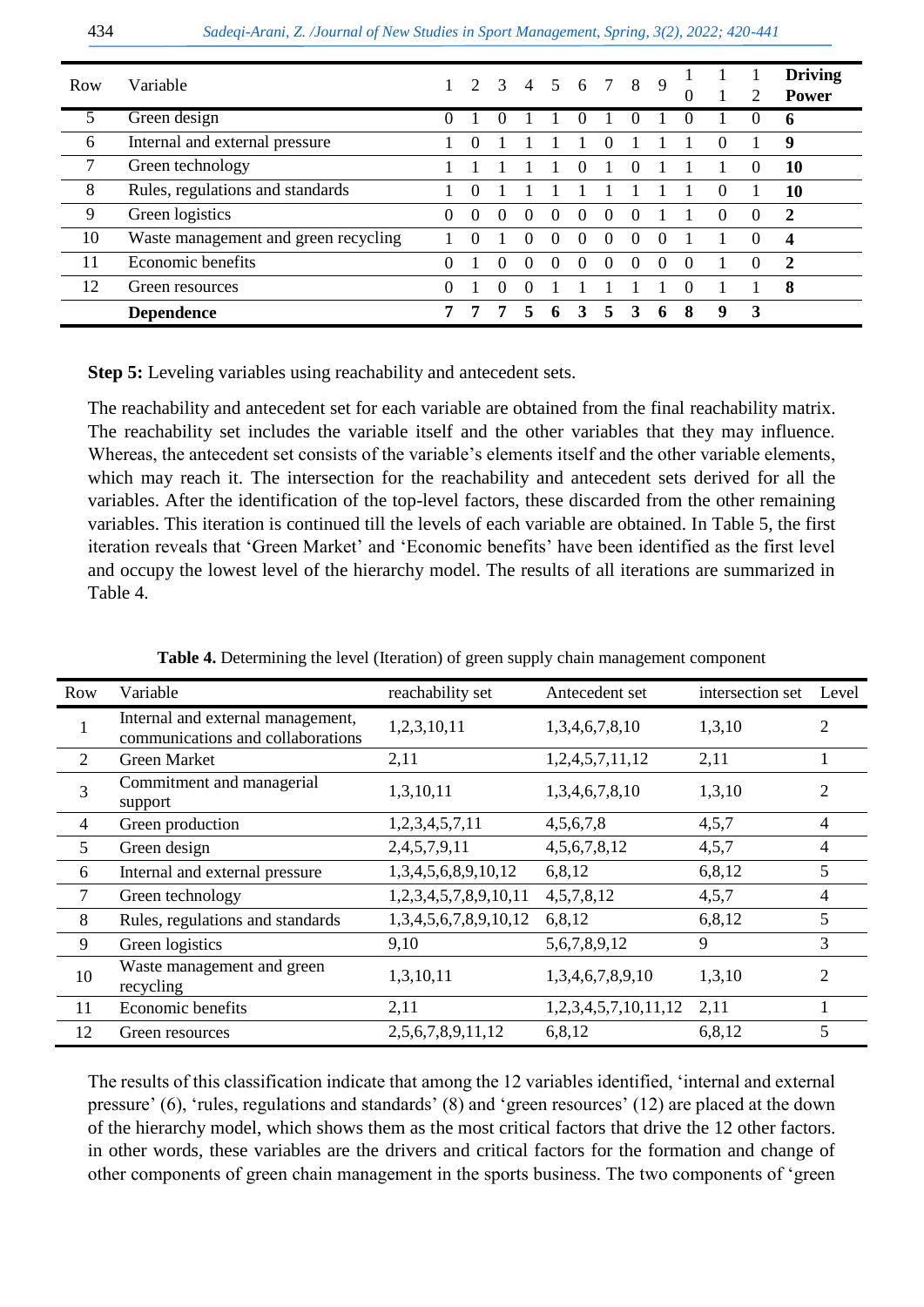market' (2) and 'economic benefits' (11), which are in the first level, are also considered the consequences and outputs of the measures taken in the green supply chains.

Level I factor, 'green market' (2) and 'economic benefits' (11), have maximum dependence and the least driving power as compared to the factors in former levels (i.e., level IV, III, and II). These factors are highly dependent on the factors from the other green supply chains components.



**Figure 1**. Hierarchy model of green supply chain management component based on ISM

### **Step 6:** Developing Power-dependence Diagram (MICMAC analysis)

MICMAC analysis involves the development of a graph that classifies factors based on driving power and dependence power. It uses to classify the factors and validate the interpretive structural model factors. Based on their drive power and dependence power, variables have been classified into four categories as follows (Figure 2):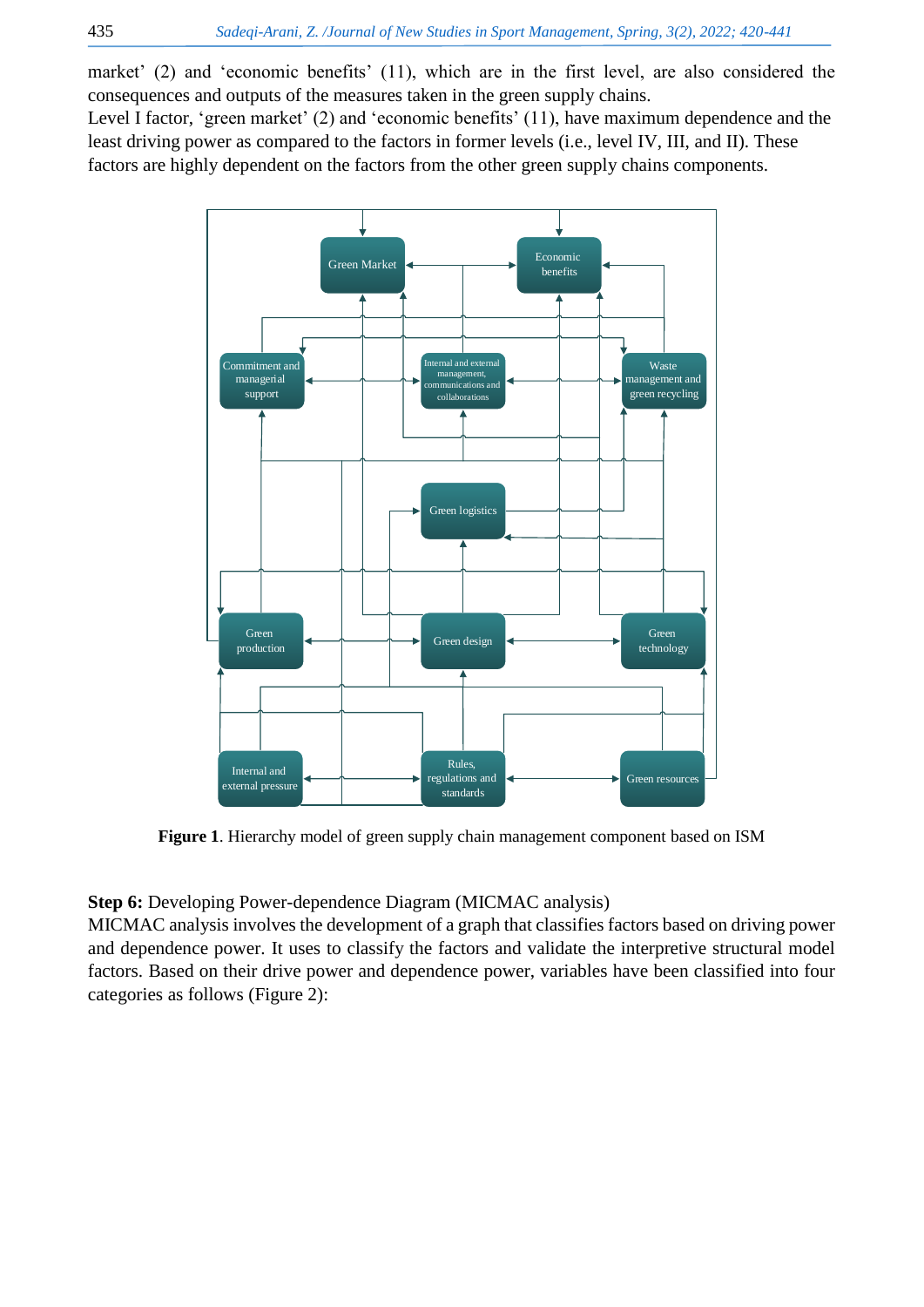

**Figure 2.** Power-dependence diagram (MICMAC analysis)

Autonomous variables (I): these variables have weak driving power and weak dependence. Variables 5 and 9 are recognized as autonomous variables under this category.

Dependent variables (II): these variables have weak drive power but strong dependence power. Variables 1, 2, 3, 10 and 11 come under this cluster.

Linkage variables (III): These variables lie in the third quadrant and have strong driver power along with the strong dependence power. These variables will affect others and vice versa. No variables are not under this category.

Independent variables (IV): These variables have strong drive power but weak dependence power is called the 'key variable'. Variables 4, 6, 7, 8 and 12 are variables.

## **Discussion and Conclusion**

The sports industry has one of the largest supply chains with a large number of shareholders and processes includes sportspersons, corporates, advertisers, or the sports bodies tasked with administering the game which The global value of the sports industry is estimated at 756 billion US dollars annually [\(Bas, Martin, Pollack, & Venne, 2020\)](#page-19-23). Green supply chain management - as an integrator of environmental management and supply chain management, can help sports business managers to achieve economic goals by reducing environmental risks and increasing environmental efficiency and help them succeed. In the present study, by reviewing literature in the field of green supply chain management, 12 factors were identified as the main factors affecting green supply chain management in sports businesses and the relationship between them and their effect on each other was analyzed. Initially, five dependent factors, 5 Independent factors, 1 Linkage factor and 1 Autonomous factor have determined. Then, using interpretive structural modeling (ISM), the relationships between the factors were determined and their interactive model was drawn.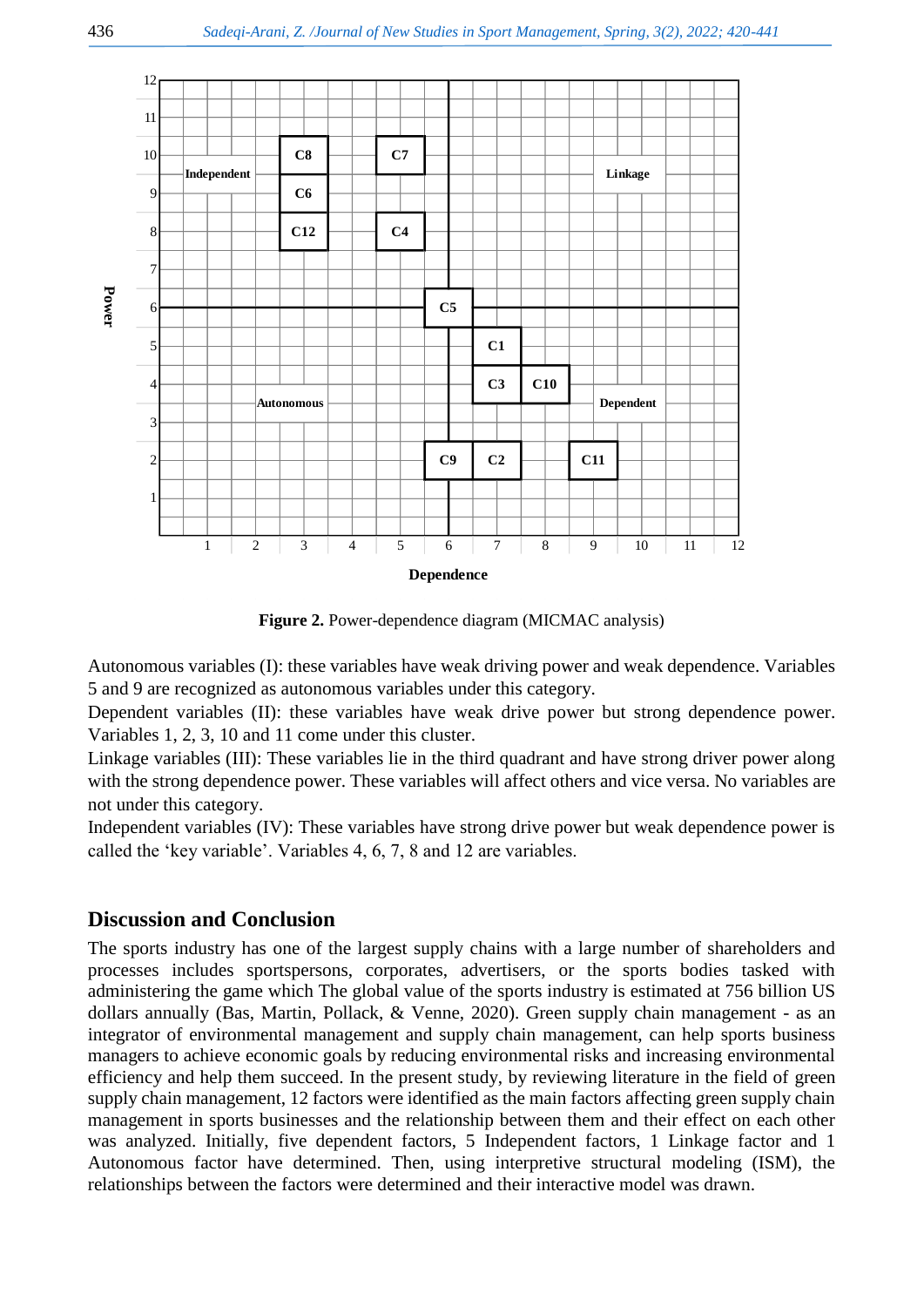According to the conceptual model of factors affecting green supply chain management in sports businesses, 'internal and external pressure', 'rules, regulations and standards' and 'green resources' can be considered at the lowest level of the model as drivers and basis factors. These variables are on the same level and affect each other, but another factor does not have a significant effect on them. It can be seen in the conceptual model that these factors are the basis and source of many other factors because they are the strongest motivators in green supply chain management in sports businesses. Dube & Gawande (2016) showed that the laws and regulations that governments make in the environment, along with internal and external pressures and customer awareness, are the main factors affecting green supply chain management [\(Dube & Gawande, 2016\)](#page-19-24). Significant changes in other variables will occur if these factors improve. To mobilize other factors, environmental laws, regulations, and standards imposed on organizations (especially sports businesses) must first be stimulated, in addition to internal and external pressures (such as community and customer pressures). Also, Lin (2013) has identified 'legal requirements and regulations' and 'internal environment management' as the most critical factors in green supply chain management. So that if sports businesses want to achieve economic benefits (such as profitability and economic justification of their activities), they must consider the limited resources and internal and external pressures in all aspects of their supply chain management [\(Lin, 2013\)](#page-20-22).

Furthermore, in the conceptual model, the factors of 'green production', 'green design' and 'green technology' are in the fourth level. They are less effective and more influenced (by other factors) than the last level. Production includes importing raw materials and their conversion into final goods through assembly, manufacturing and packaging activities. Inventory management is one of the most critical issues in the whole supply chain process, which does not consider potential environmental and social costs. From an environmental point of view, it has disadvantages such as additional transportation, road traffic, air pollution and noise pollution. To solve these problems, companies must re-evaluate their location, other members of the supply chain, technology and distribution channel structure. Packaging also has a direct effect on the environment. The use of environmentally friendly and degradable packaging increases popularity and builds brand awareness. In packaging, factors such as size, the shape of packaging, and the type of materials are critical. These factors have a direct effect on supply chain costs, as they affect the characteristics of freight, warehousing, easy access to goods information, reduction of warehousing costs, and modification delays.

Dube & Gawande (2016) showed that green production and green design are the most important factors affecting the management of the green supply chain, which are stimulated and improved by community pressures and customer awareness towards greenery [\(Dube & Gawande, 2016\)](#page-19-24). Therefore, sports businesses must consider green design and production in all activities related to their green supply chain management to expand their connections and collaborations at the domestic and foreign levels and achieve economic benefits. Wu et al. (2015) also considered "interior management" and 'green design' as important factors in their research. Therefore, sports businesses should pay attention to the impact of green technologies on the management of their green supply chain, in addition to paying attention to legal requirements, regulations and environmental standards. At the third level, only the 'green logistics' is known as the main link with higher levels. 'Internal and external communication, cooperation and management', 'managerial commitment and support' and 'waste management and green recycling' are in the second level and are less effective than 'green logistics' in the third level. External logistics encompasses all physical distribution activities and includes the collection, storage, and distribution of manufactured goods between buyers. Most decisions in external logistics require consideration of the market, customer, product, and resources of the company. Reducing operating points in the supply chain is one of the new trends in distribution network design. The result of this action is saving and eliminating excess energy and many places that exist in the traditional distribution network. Choosing how to transport goods will have a significant impact on the environment. Rail transport is the most desirable option because of the use of less energy than other methods of transporting and also a more efficient use of land, air and noise pollution. Logistics managers should be in their transport fleet from using other fuels (natural gas, electricity) and be careful to use energy more efficiently and with less pollution and vehicles with more fuel efficiency. Also, logistics managers can reduce the number of trips by improving the transportation information system.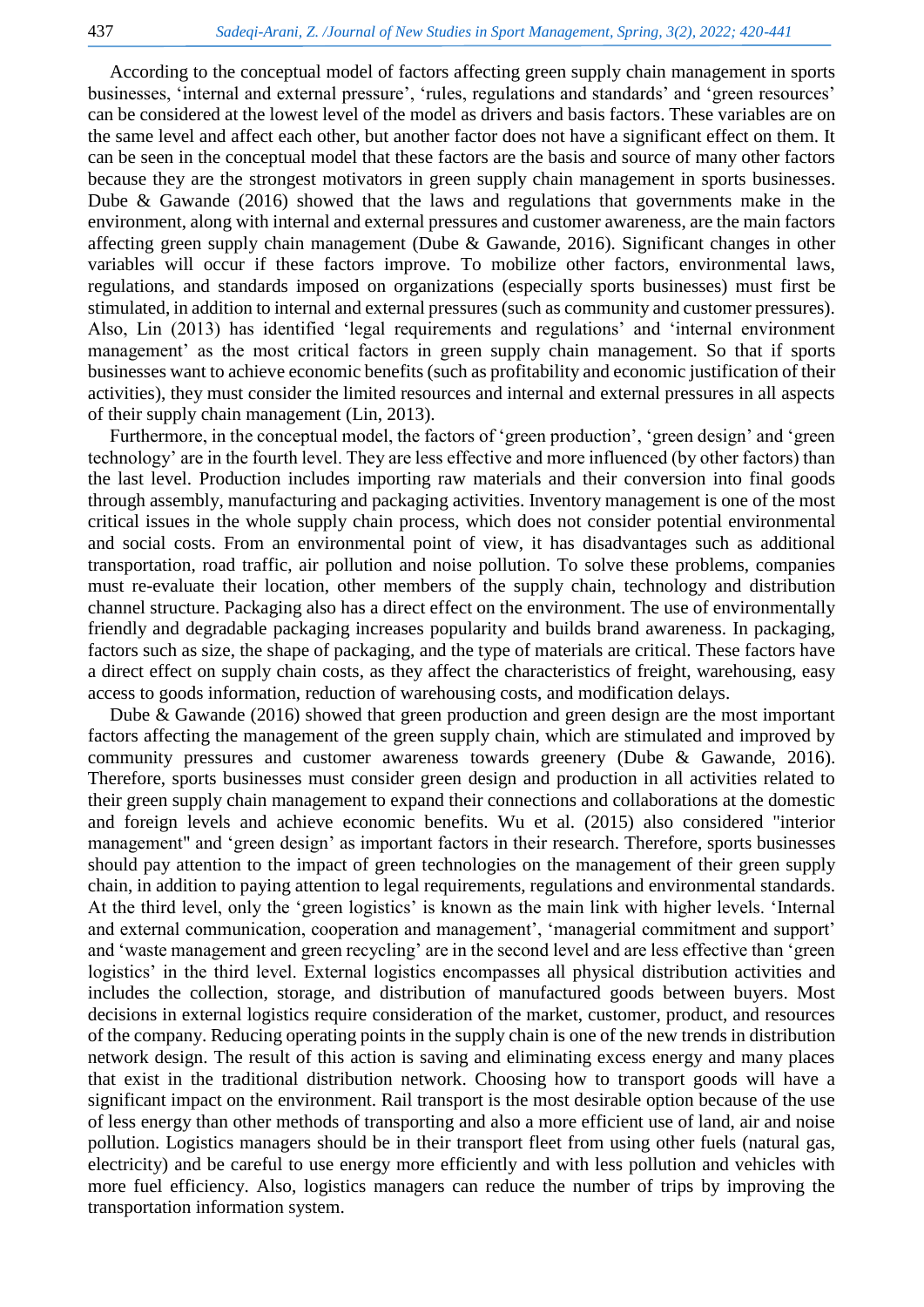Based on the obtained conceptual model, it can have seen that at the highest level, 'green market' and 'economic benefits' have been proposed as factors that are influenced by all other factors and are considered entirely dependent. Therefore, the main goals of green supply chain managers in sports businesses should be in line with achieving these goals. These factors in the organization's green supply chain management can be achieved if managers pay attention to other factors that affect them. The current paper attempts to develop a conceptual framework for green supply chain management in sports businesses. This study helps to expand on previous works that lacked a process-oriented and hierarchical approach to green supply chain components in the sports industry. An overview of the results can be seen that 'internal and external pressure', 'rules, regulations and standards', 'green resources' and then 'green production', 'green design' and 'green technology' are the most basic drivers and infrastructure of green supply chain management in sports business and to achieving 'economic benefits' and 'market share' must be considered more than other factors. In other words, these factors should be considered as the main factors affecting green supply chain management in sports businesses that have more leadership power than other factors, and only by improving these factors, other variables will improve. According to the conceptual model (Figure 1) the main drivers of the green supply chain in the sports sector include 'internal and external pressure', 'rules, regulations and standards', 'green resources', Hens, the following practical suggestions are provided to improve the green supply chain situation in this sector:

Internal and external pressures such as supplier, community, media, competitive market, employee, customer, regulatory, culture and customer are the key variables in GSCM. However, effort to increase stakeholder awareness and adhering to internal and external norms in sports businesses lead to improve GSCM.

Providing infrastructure or green resources and materials and waste management is another strategy to achieve GSCM benefits. Green resources management characteristics include products and services that conserve energy and water, minimize generation of waste and releases of pollutants; products made from recycled materials and that can be reused or recycled; energy from renewable resources such as bio based fuels, solar and wind power; alternate fuel vehicles; and products using alternatives to hazardous or toxic chemicals, radioactive materials and bio hazardous agents.

Finally, adjust of rules, regulations and standards of environmental management such as ISO 14000 family, also, commitment to them in sports businesses as well as provide sufficient executive guarantees for their implementation will lead to increasing economic benefits and market share. ISO 14000 sets out the criteria for an environmental management system and can be certified to. It maps out a framework that a company or organization can follow to set up an effective environmental management system. This is designed for any type of organization, regardless of its activity or sector, it can provide assurance to company management and employees as well as external stakeholders that environmental impact is being measured and improved.

The current paper attempts to develop a conceptual framework for GSCM in sports businesses. This study helps to expand on previous works that lacked a process-oriented and hierarchical approach for green supply chain components in the sports industry. The study results suggest how the sports industry could benefit both operational and financial performance by adopting green supply chain management policies and actions.

In the process of researching with a comprehensive review of factors affecting green supply chain management in sports businesses, it seemed that some factors could be classified into two sets of 'internal factors' and 'external factors'; therefore, conducting more deep studies for modeling and ranking these factors is recommended.

#### **Acknowledgments**

We thank participants in this study for expending their time and energy to support this research.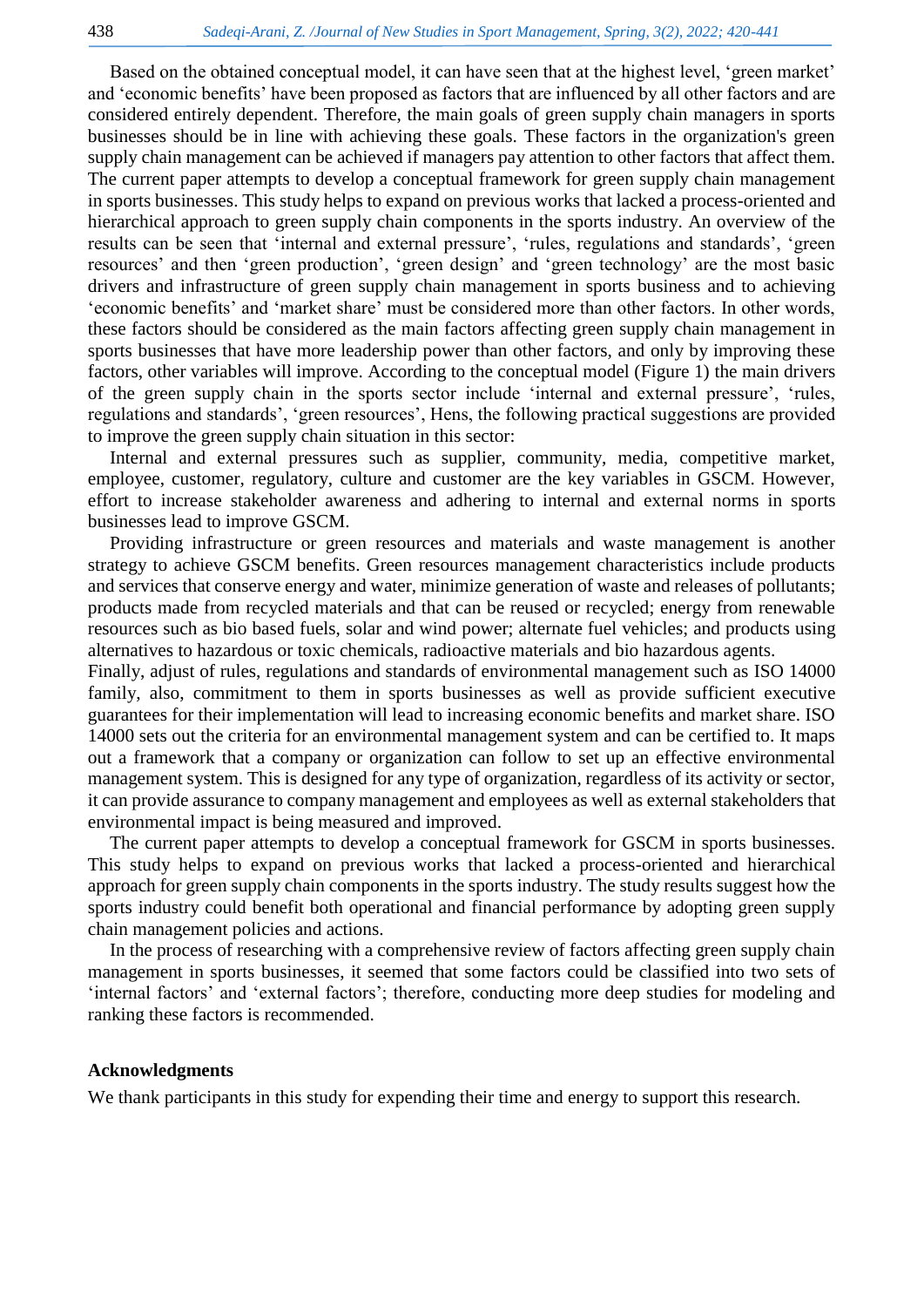#### <span id="page-19-20"></span><span id="page-19-18"></span><span id="page-19-15"></span>**References**

- <span id="page-19-14"></span><span id="page-19-1"></span>Abdel-Baset, M., Chang, V., & Gamal, A. (2019). RETRACTED: Evaluation of the green supply chain management practices: A novel neutrosophic approach. *Computers in Industry, 108*, 210-220. doi[:https://doi.org/10.1016/j.compind.2019.02.013](https://doi.org/10.1016/j.compind.2019.02.013)
- Abdullah, M. I., Sarfraz, M., Qun, W., & Javaid, N. (2018). Drivers of green supply chain management. *LogForum, 14*(4), 437-447.
- <span id="page-19-16"></span><span id="page-19-0"></span>Albayrak, T., Aksoy, Ş., & Caber, M. (2013). The effect of environmental concern and scepticism on green purchase behaviour. *Marketing Intelligence & Planning, 31*(1), 27-39. doi:10.1108/02634501311292902
- <span id="page-19-17"></span><span id="page-19-13"></span>Bag, S. (2017). Identification of Green Procurement Drivers and Their Interrelationship Using Total Interpretive Structural Modelling. *Vision, 21*(2), 129-142. doi:10.1177/0972262917700990
- <span id="page-19-21"></span>Bag, S., & Anand, N. (2014). Modeling Green Supply Chain Management framework using ISM and MICMAC analysis. *African journal of business management, 8*, 1053-1065. doi:10.5897/AJBM2013.7307
- <span id="page-19-3"></span>Balon, V. (2019). Green supply chain management: Pressures, practices, and performance—An integrative literature review. *BUSINESS STRATEGY & DEVELOPMENT, 3*(2), 226-244. doi:10.1002/bsd2.91
- <span id="page-19-23"></span>Bas, D., Martin, M., Pollack, C., & Venne, R. (2020). The impact of COVID-19 on sport, physical activity and well-being and its effects on social development. *policy brief, 73*, 1-4. doi: <https://doi.org/10.18356/a606a7b1-en>
- Chiappetta Jabbour, C. J., Mauricio, A., & Jabbour, A. B. L. d. S. (2017). Critical success factors and green supply chain management proactivity: shedding light on the human aspects of this relationship based on cases from the Brazilian industry. *Production Planning & Control, 28*, 671 - 683.
- <span id="page-19-22"></span>Diabat, A., & Govindan, K. (2011). An analysis of the drivers affecting the implementation of green supply chain management. *Resources, Conservation and Recycling, 55*(6), 659-667. doi[:https://doi.org/10.1016/j.resconrec.2010.12.002](https://doi.org/10.1016/j.resconrec.2010.12.002)
- <span id="page-19-24"></span>Dube, A., & Gawande, R. (2016). ISM-fuzzy MICMAC approach for analysis of GSCM enablers. *International Journal of Logistics Systems and Management, 24*, 426-451. doi:10.1504/IJLSM.2016.077281
- <span id="page-19-5"></span>Dubey, R., Gunasekaran, A., & Papadopoulos, T. (2017). Green supply chain management: theoretical framework and further research directions. *Benchmarking: An International Journal, 24*(1), 184-218. doi:10.1108/BIJ-01-2016-0011
- <span id="page-19-6"></span>Gamboa Bernal, J. P., Orjuela Castro, J. A., & Moreno Mantilla, C. E. (2020). The Sustainable Supply Chain: Concepts, Optimization and Simulation Models, and Trends. *Ingeniería, 25*, 355-377.
- <span id="page-19-19"></span><span id="page-19-12"></span>Geng, R., Mansouri, S. A., & Aktas, E. (2017). The relationship between green supply chain management and performance: A meta-analysis of empirical evidences in Asian emerging economies. *International Journal of Production Economics, 183*, 245-258. doi[:https://doi.org/10.1016/j.ijpe.2016.10.008](https://doi.org/10.1016/j.ijpe.2016.10.008)
- <span id="page-19-8"></span>Gunasekaran, A., Patel, C., & Tirtiroglu, E. (2001). Performance measures and metrics in a supply chain environment. *International journal of operations & production management, 21*(1/2), 71-87. doi:10.1108/01443570110358468
- <span id="page-19-7"></span>Handfield, R. B., Walton, S. V., Seegers, L. K., & Melnyk, S. A. (1997). 'Green' value chain practices in the furniture industry. *Journal of Operations Management, 15*(4), 293-315. doi[:https://doi.org/10.1016/S0272-6963\(97\)00004-1](https://doi.org/10.1016/S0272-6963(97)00004-1)
- Herrmann, F. F., Barbosa-Povoa, A. P., Butturi, M. A., Marinelli, S., & Sellitto, M. A. (2021). Green Supply Chain Management: Conceptual Framework and Models for Analysis. *Sustainability, 13*(15), 8127.
- <span id="page-19-11"></span>Holt, M. (2007). The Ownership and Control of Elite Club Competition in European Football. *Soccer & Society, 8*, 50-67. doi:10.1080/14660970600989491
- <span id="page-19-2"></span>Hsu, C.-W., & Hu, A. (2008). Green supply chain management in the electronic industry. *International Journal of Environmental Science and Technology, 5*(2), 205-216. doi:10.1007/BF03326014
- <span id="page-19-9"></span>Huang, H., Mao, L. L., Kim, S.-K., & Zhang, J. J. (2014). Assessing the Economic Impact of Three Major Sport Events in China: The Perspective of aTtendees. *Tourism Economics, 20*(6), 1277-1296. doi:10.5367/te.2013.0340
- <span id="page-19-10"></span>Igel, l. (2017, 04.18.2022). Economics no longer the major factor for sports investment. Retrieved from <https://www.sportsbusinessjournal.com/Journal/Issues/2017/04/10/Opinion/Igel.aspx>
- <span id="page-19-4"></span>Islam, M. S., Karia, N., & Mohamed Soliman, M. S. (2017). A review on green supply chain aspects and practices. *Management and Marketing, 12*, 12-36. doi:10.1515/mmcks-2017-0002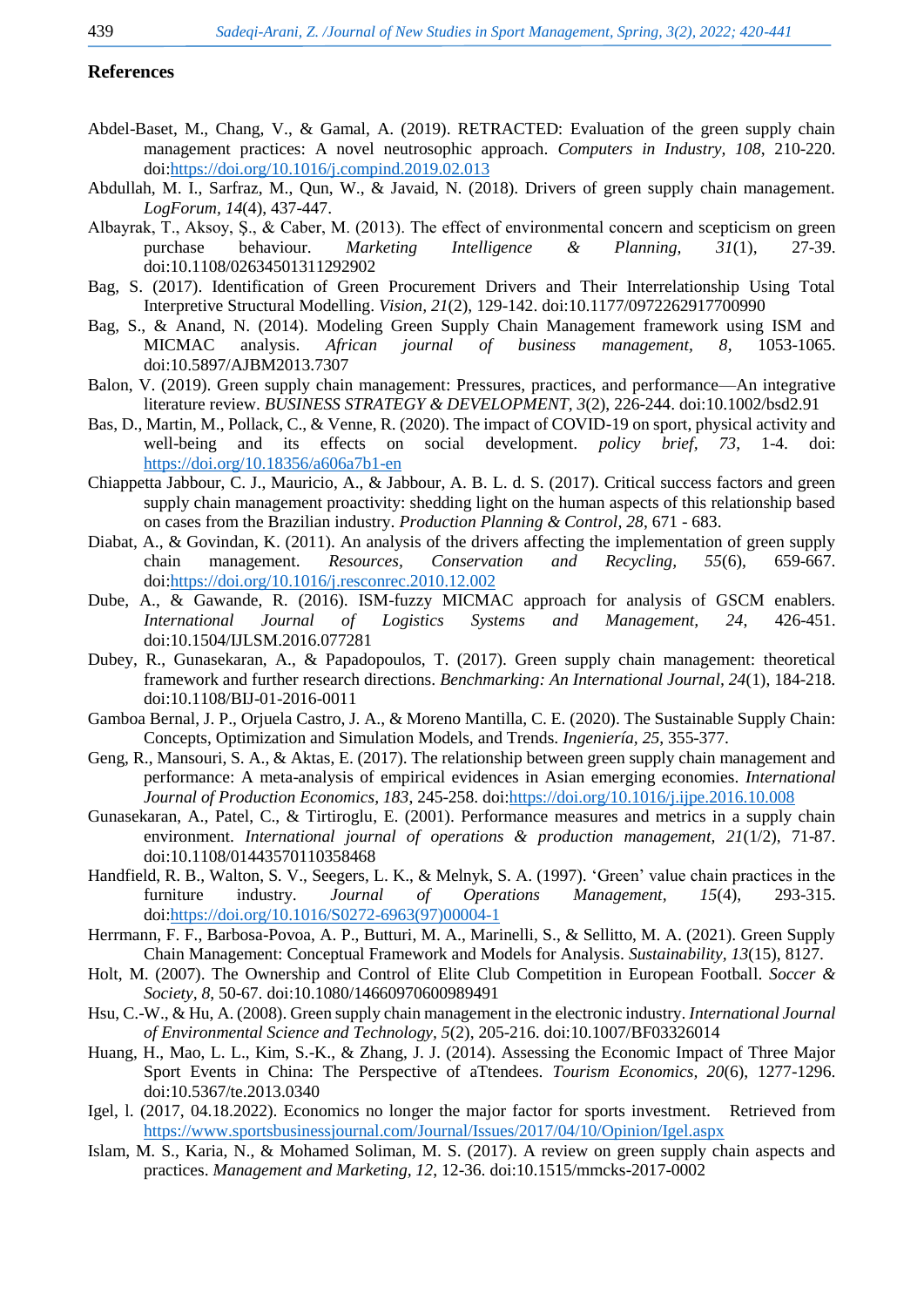- <span id="page-20-21"></span><span id="page-20-19"></span><span id="page-20-16"></span><span id="page-20-6"></span>Jabbour, C. J. C., & de Sousa Jabbour, A. B. L. (2016). Green Human Resource Management and Green Supply Chain Management: linking two emerging agendas. *Journal of cleaner production, 112*, 1824-1833. doi[:https://doi.org/10.1016/j.jclepro.2015.01.052](https://doi.org/10.1016/j.jclepro.2015.01.052)
- <span id="page-20-18"></span><span id="page-20-0"></span>Jemai, J., Chung, B. D., & Sarkar, B. (2020). Environmental effect for a complex green supply-chain management to control waste: A sustainable approach. *Journal of cleaner production, 277*, 122919. doi[:https://doi.org/10.1016/j.jclepro.2020.122919](https://doi.org/10.1016/j.jclepro.2020.122919)
- <span id="page-20-11"></span>Kainuma, Y., & Tawara, N. (2006). A multiple attribute utility theory approach to lean and green supply chain management. *International Journal of Production Economics, 101*(1), 99-108. doi[:https://doi.org/10.1016/j.ijpe.2005.05.010](https://doi.org/10.1016/j.ijpe.2005.05.010)
- <span id="page-20-7"></span>Khan, A., Chen, C.-C., Lu, K.-H., Wibowo, A., Chen, S.-C., & Ruangkanjanases, A. (2021). Supply Chain Ambidexterity and Green SCM: Moderating Role of Network Capabilities. *Sustainability, 13*(11), 5974.
- <span id="page-20-3"></span>Koplin, J., Seuring, S., & Mesterharm, M. (2007). Incorporating sustainability into supply management in the automotive industry – the case of the Volkswagen AG. *Journal of cleaner production, 15*(11), 1053- 1062. doi[:https://doi.org/10.1016/j.jclepro.2006.05.024](https://doi.org/10.1016/j.jclepro.2006.05.024)
- Laosirihongthong, T., Samaranayake, P., Nagalingam, S., & Adebanjo, D. (2020). Prioritization of sustainable supply chain practices with triple bottom line and organizational theories: industry and academic perspectives. *Production Planning & Control, 31*, 1207-1221. doi:10.1080/09537287.2019.1701233
- <span id="page-20-17"></span><span id="page-20-1"></span>Lee, C., & Lim, S.-Y. (2020). Impact of Environmental Concern on Image of Internal GSCM Practices and Consumer Purchasing Behavior. *The Journal of Asian Finance, Economics and Business, 7*, 241-254. doi:10.13106/jafeb.2020.vol7.no6.241
- <span id="page-20-22"></span><span id="page-20-20"></span>Lin, R.-J. (2013). Using fuzzy DEMATEL to evaluate the green supply chain management practices. *Journal of cleaner production, 40*, 32-39. doi[:https://doi.org/10.1016/j.jclepro.2011.06.010](https://doi.org/10.1016/j.jclepro.2011.06.010)
- Mafini, C., & Loury-Okoumba, W. V. (2018). Extending green supply chain management activities to manufacturing small and medium enterprises in a developing economy. *South African Journal of Economic and Management Sciences, 21*, 1-12.
- <span id="page-20-2"></span>Malviya, R., Kant, R., & Gupta, A. (2018). Evaluation and Selection of Sustainable Strategy for Green Supply Chain Management Implementation: Malviya and Kant. *Business Strategy and the Environment, 27*(4), 475-502. doi:10.1002/bse.2016
- <span id="page-20-14"></span>Marak, Z., & Pillai, D. (2021). Supply Chain Finance Factors: An Interpretive Structural Modeling Approach. *Central European Management Journal, 29*, 88-111. doi:10.7206/cemj.2658-0845.42
- <span id="page-20-15"></span><span id="page-20-5"></span>McWilliams, A. (2000). Corporate social responsibility and financial performance: Correlation or misspecification? *Strategic Management Journal, 21*, 603-609. doi:10.1002/(SICI)1097- 0266(200005)21:5<603::AID-SMJ101>3.0.CO;2-3
- <span id="page-20-4"></span>Meyer, C. M., & Torres, E. L. G. (2019). Success Factors for Supply Chain Management Projects: An Empirical Analysis. *IFAC-PapersOnLine, 52*(13), 153-158. doi[:https://doi.org/10.1016/j.ifacol.2019.11.168](https://doi.org/10.1016/j.ifacol.2019.11.168)
- Mishra, D., Gunasekaran, A., Papadopoulos, T., & Hazen, B. (2017). Green supply chain performance measures: A review and bibliometric analysis. *Sustainable Production and Consumption, 10*, 85-99. doi[:https://doi.org/10.1016/j.spc.2017.01.003](https://doi.org/10.1016/j.spc.2017.01.003)
- <span id="page-20-8"></span>Mohamed, N., Mahmood, W., Muhamad, M. R., & Yusup, M. (2020). Initial Study of Factors on Green Supply Chain Management, Green Supplier Strategy and Work System Performance. *International Journal of Integrated Engineering, 12*(5), 178-184. doi:10.30880/ijie.2020.12.05.021
- <span id="page-20-13"></span>Mudgal, R., Talib, P., & Raj, T. (2010). Modelling the barriers of green supply chain practices: An Indian perspective. *Int. J. of Logistics Systems and Management, 7*(1), 81-107. doi:10.1504/IJLSM.2010.033891
- <span id="page-20-12"></span>Priya, S. S., Soni, V. K., & Deshpande, A. (2014). A New E-tailing Mix, the Six S (6S) for E-tailing: Evidences from India. *International Journal of Economic Research, 11*(3), 471-487.
- <span id="page-20-9"></span>Rao, P., & Holt, D. (2005). Do green supply chains lead to competitiveness and economic performance? *International journal of operations & production management*.
- Rehman, M. A. A., & Shrivastava, R. L. (2011). An innovative approach to evaluate green supply chain management (GSCM) drivers by using interpretive structural modeling (ISM). *International Journal of Innovation and Technology Management, 8*(02), 315-336.
- <span id="page-20-10"></span>Samar Ali, S., Kaur, R., Ersöz, F., Lotero, L., & Weber, G.-W. (2019). Evaluation of the effectiveness of green practices in manufacturing sector using CHAID analysis. *Journal of Remanufacturing, 9*(1), 3-27. doi:10.1007/s13243-018-0053-y